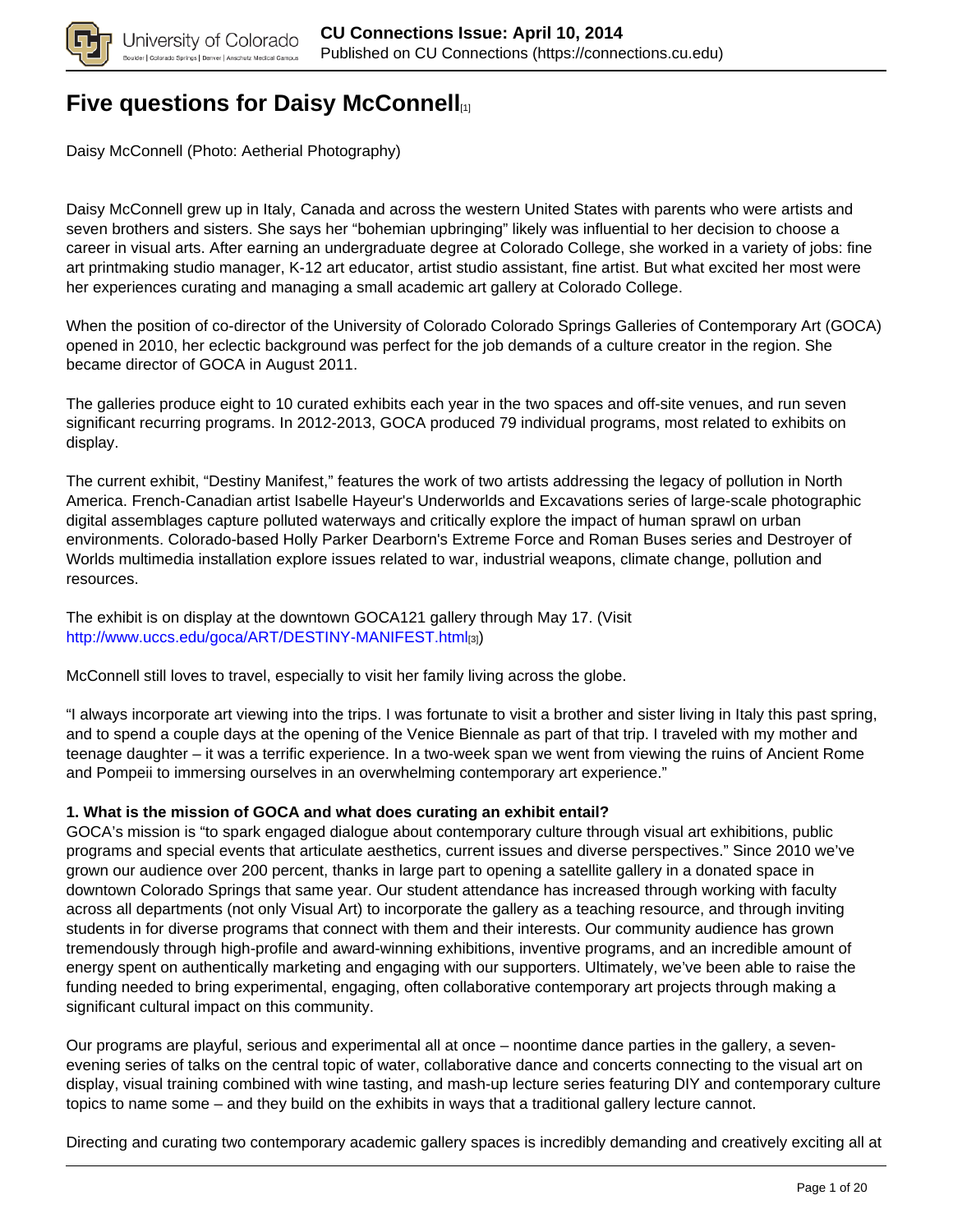

once. It's much like running a stand-alone, nonprofit business – we fundraise to cover costs for 100 percent of our programs – but with support for two staff salaries and facilities from the university. I manage one full-time staff member, anywhere from three to 10 student employees and interns, and a volunteer Advisory Board comprised of university faculty and community members.

The process of curating an exhibit starts with an idea – some connect to faculty research, interdisciplinary programs or other campus initiatives, while others explore the leading edge of contemporary art practices, tackling current issues and addressing big and small concepts in our spaces. I work to stay current on contemporary art, connect with artists whose practice is evolving the boundaries of what we define as contemporary art, and whose craft is at superior levels through studio visits and research. Interdisciplinary, collaborative projects that stretch outside of our space both physically and conceptually (i.e. involving music, dance, performance, or all of the above) intersperse with more contemplative, quiet shows. It really runs the gamut.

I'm working ahead two to three years – this is fairly standard in the gallery and museum world – coordinating schedules with artists, galleries, collectors, faculty and classes. It can be tricky to be pulling together five to 15 exhibits at one time, all while working to design, install, light, market and create buzz to get people to the current exhibits on display. We are a small staff, so at the end of the night after the big opening, we are the ones cleaning up the floors and tables and changing the burnt-out bulbs in the gallery lights.

### **2. What is a favorite part of your job? What are some least favorite aspects of what you do?**

I love the variety of this work and the people I am privileged to work with on this team at UCCS. My favorite experience on the job is probably when I'm conducting Visual Thinking Strategies sessions where I facilitate unpacking an artwork with a group of visitors. I've done this with everyone from elementary students to adults with wine glass in hand, and they always find aspects of the work that I had missed or hadn't connected to fully.

In these sessions we slow time down and practice sustained viewing of an artwork for 1 minute, followed by openended questions that I never answer as facilitator but just rephrase. It's so rare that we have the chance to slow down and look at anything for longer than mere seconds in our daily lives, so it's a real treat. I also love the noontime dance parties we throw. They're terrific community building wellness events and everyone always leaves with a big smile, including me.

My least favorite aspect is that we are always coming up short on resources to get it all done – staff time, funding and time in a day. We are constantly strategizing smarter ways to plan and execute our programs and we've streamlined a lot of our operations. Our programming is ambitious though and it really does take a lot of work to pull it all together. We are connecting with our audiences in meaningful ways and that is incredibly rewarding and keeps our team inspired and steaming ahead.

### **3. I assume everything doesn't always go smoothly at the GOCA. Can you share with us a story about when things didn't go perfectly?**

In our recent exhibit PROTEST!, one of the artists had works traveling to us from the Istanbul Biennial. I tried contacting everyone and anyone possible to determine if the work would arrive on time, including deploying Google translate to get to the goal. I finally gave up on including these particular works and was redesigning the show a few weeks out when I got the call – the works were at customs and when could I take delivery? It could easily have gone the other direction, but we were fortunate and I breathed a huge sigh of relief.

The opening festivities for the PROTEST! exhibit this past January featured a performative collaboration between Ormao Dance Company, Ensemble Peak Frequency and Americana vocalist Tim Eriksen, set in the midst of the art on display by contemporary artists dealing with protest in their works. The marketing for this performance did not require tickets – admission was free and it was decided that ticketing would not work as many people often do not show up if they haven't paid for their tickets. It was to be first-come, first-seated to capacity, but as it got closer to the date I was starting to worry. Numerous press articles were released, buzz on social media was high, and I just had the feeling that we were going to be overrun – a serious concern for my staff and the security of the art in the gallery.

The day of the event a big snowstorm hit and every other event in town canceled. We had 20 dancers and 14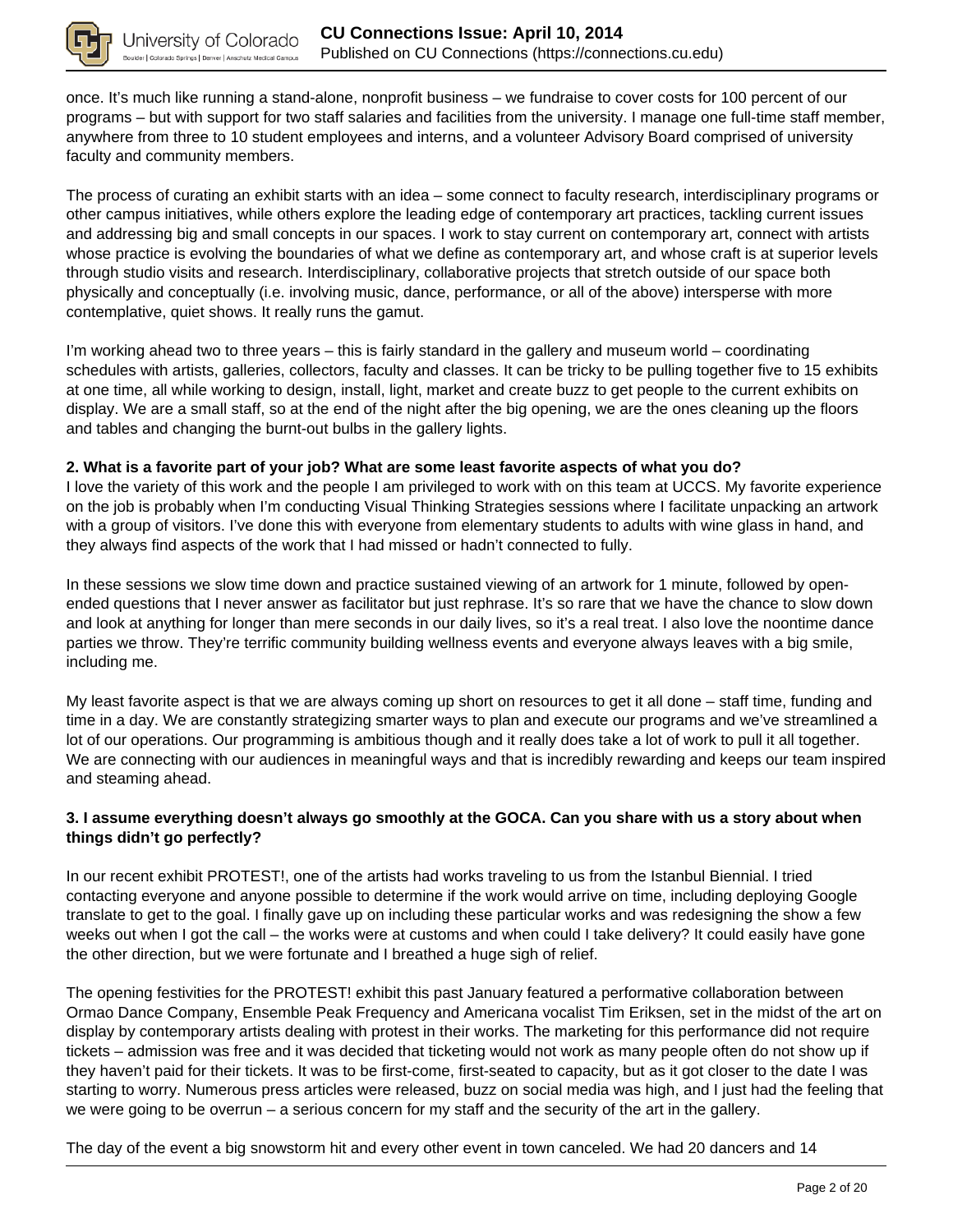

musicians who had traveled distance and rehearsed for this night, so we chose not to cancel unless the university closed (which it did not). We had just over the number of seats show up to see the show – 110 – and about 20 more were able to squeeze in on the floor. It was an incredibly moving performance, and those who made it through the storm to be there still tell me it was one of the best art experiences in their memory. But I was so grateful for that snow!

Another fun story was maintaining the "Rain Machine" exhibit by artist Eric Tillinghast. The artist created a monumental water sculpture featuring 300-plus jets dripping water in a grid pattern into a 30-foot-by-30-foot pool. It was incredibly beautiful and we had it on extended display for three months, during which we maintained it with pool chemicals. The jets clogged though, and someone had to get on a ladder in an outfit made for floating on a river, water pouring all over, to manually replace the clogged jet. That someone was, on two occasions, me – and that water was cold!

### **4. Is there an exhibit for which you are especially proud? Have you ever purchased art from one of your exhibits?**

I'm proud and amazed by every exhibit I pull together – it always seems a herculean task and I'm grateful for the support of my staff and the genius and dedication of the artists we partner with in our spaces. I was especially proud of the PROTEST! exhibit that closed last month – it reached heights of success on multiple points. It was connected to the 100th anniversary of the Ludlow Rebellion and Massacre events of 1914, and the exhibit and related programs sparked discussion, reaction, thought and movement.

I have purchased art from several of our exhibits. My house is full of art! It's hard to live with the artworks for weeks and then just let them go. I am getting to the point of needing to rotate the art in my home though, so I'm trying to restrain myself more. Art is such a joy to live with in your home. I'm lucky indeed to get to live with it at work most days, too.

### **5. Do you have a favorite item or object that you keep on your desk at work?**

I've got a few sculpted hands – one was a gift from my mother, cast in resin from Marfa, Texas; another was one of my father's drawing models and is carved out of wood; and a third was in gallery storage when I started working here in 2010. I love the symbolism of hands – they are the ultimate artist tool and express so much. Each one of these connects me to important histories for me personally.

## **Faculty Council discusses program prioritization, Social Climate Survey with Hybl**[4]

### CU Regent Kyle Hybl

Lengthy discussions on program prioritization and the Social Climate Survey dominated the April 3 meeting of Faculty Council at 1800 Grant St., where Regent Kyle Hybl was invited to speak.

Council members took the opportunity to express concerns over the amount of additional work for faculty and staff generated by the program prioritization process, which was initiated by the Board of Regents and began last fall.[6] They also were critical of the Social Climate Survey, the composition of which might compromise honest responses, they said. (For more on the survey and its recent suspension, see story here.)[7]

Joanne Addison, Denver Faculty Assembly Chair, thanked Hybl and the board for not imposing a system or method for conducting the program prioritization at each campus, and commended the board for stressing to administration that faculty must be strongly involved in the process.

"The downside to that is the amount of work that faculty are doing," Addison said. "The burden on faculty has been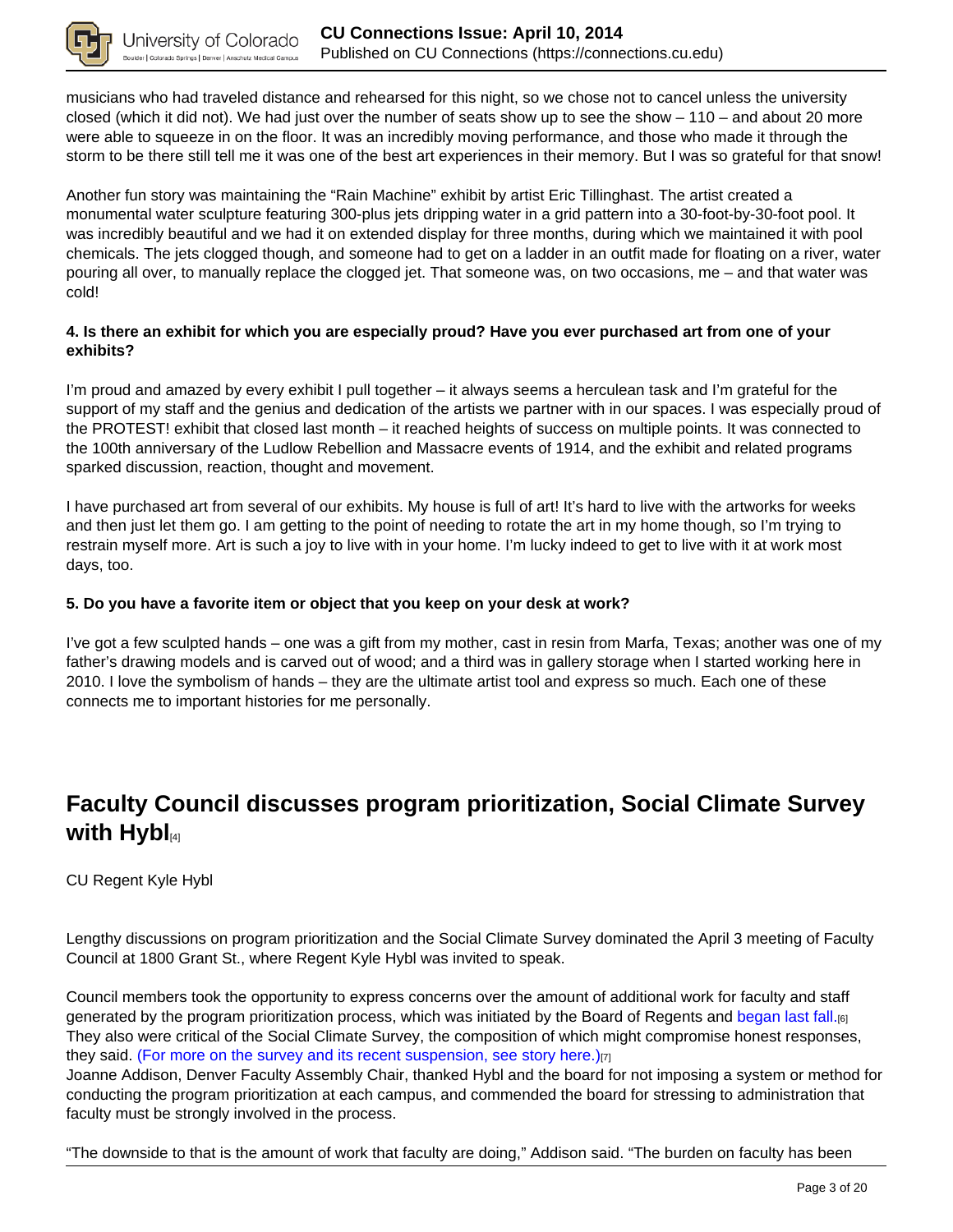

quite a strain. … The time is coming out of other things faculty members should be doing. It comes out of our research, (which) is one of the main things we have to do to maintain our status in our fields and get our bit of (salary) raise that we hope to get."

Hybl said he would communicate to the rest of the board that the council suggested regents could make greater recognition of the effort going into such an undertaking, and that ideally faculty working on a prioritization committee could be provided a stipend or some other form of compensation for the time and effort.

"Whether it's this or accreditation, there's a ton of work that goes on at the institution, and we need to better harness the information (gathered)," Hybl said, noting that he expects the current prioritization efforts to help establish procedures that can be replicated for future comparisons.

Pam Laird of CU Denver and Peggy Jobe of CU-Boulder said that campuses already are in the habit of ongoing analysis of programs, and that cuts are made when programs don't seem justified. Laird criticized a book by Robert C. Dickeson, "Prioritizing Academic Programs and Services," as making an unfair assumption that "unnecessary fat" at universities is a given. (Dickeson spoke as a consultant during the Board of Regents' retreat last summer[8].)

"I think we can say as an institution, 'We're very mindful of everything and we (already) get rid of things that are not necessary,'" Hybl said. "(But) it's easier to build than to modify or reduce. I acknowledge the work that goes into determining what courses go forward. I also believe, when we're looking at everything all at the same time that it will yield interesting results."

The regents' Social Climate Survey, which was underway at the time of last week's meeting, also sparked discussion at the meeting.

Addison said that demographic questions and other potential identifiers could potentially be used to pinpoint and attach survey responses to individuals. Should that information ever be released, she said, "You will create an incredibly difficult environment for them. I think the validity of the survey is seriously in question because of that."

Scarlet Bowen, chair of the council's GLBTI Committee, said via phone that a climate survey can be very helpful – especially in gathering information from people who wouldn't necessarily make a formal report if and when an instance of discrimination occurs. But she said the regents' survey fell short by not including opportunities for open-ended responses to any of the questions.

Several members of the council said that these and other issues could have been identified prior to the survey's release had they and others been asked to test the survey on a pilot basis.

Hybl left the meeting to speak with Patrick O'Rourke, University Counsel and Secretary to the Board of Regents, then returned to stress to the council that results of the survey "won't be so thinly sliced that individuals can be identified." He also said the survey responses would not be released in their entirety.

Hybl eventually asked O'Rourke to join the meeting; O'Rourke said that because the board wanted to be able to take corrective action should the survey indicate any areas of concern, some identifying information had to be collected. For instance, he said, if the vendor conducting the survey determined concerns were concentrated in a particular department, the university would need to be able to track back and determine where efforts need to be made.

Kathleen Bollard, vice president of academic affairs, said that pinpointing data to the department level was problematic.

"The fear is that people most likely to have experienced discrimination will feel least safe in responding," Bollard said.

O'Rourke and Hybl said they appreciated the council's concerns, and O'Rourke said he would begin working with regents on how best to remedy the process.

In other business at last week's meeting, Vice Chair Laura Borgelt encouraged attendance at the Faculty Council/Faculty Senate meeting on April 24, as a quorum is required in order to make official changes that have been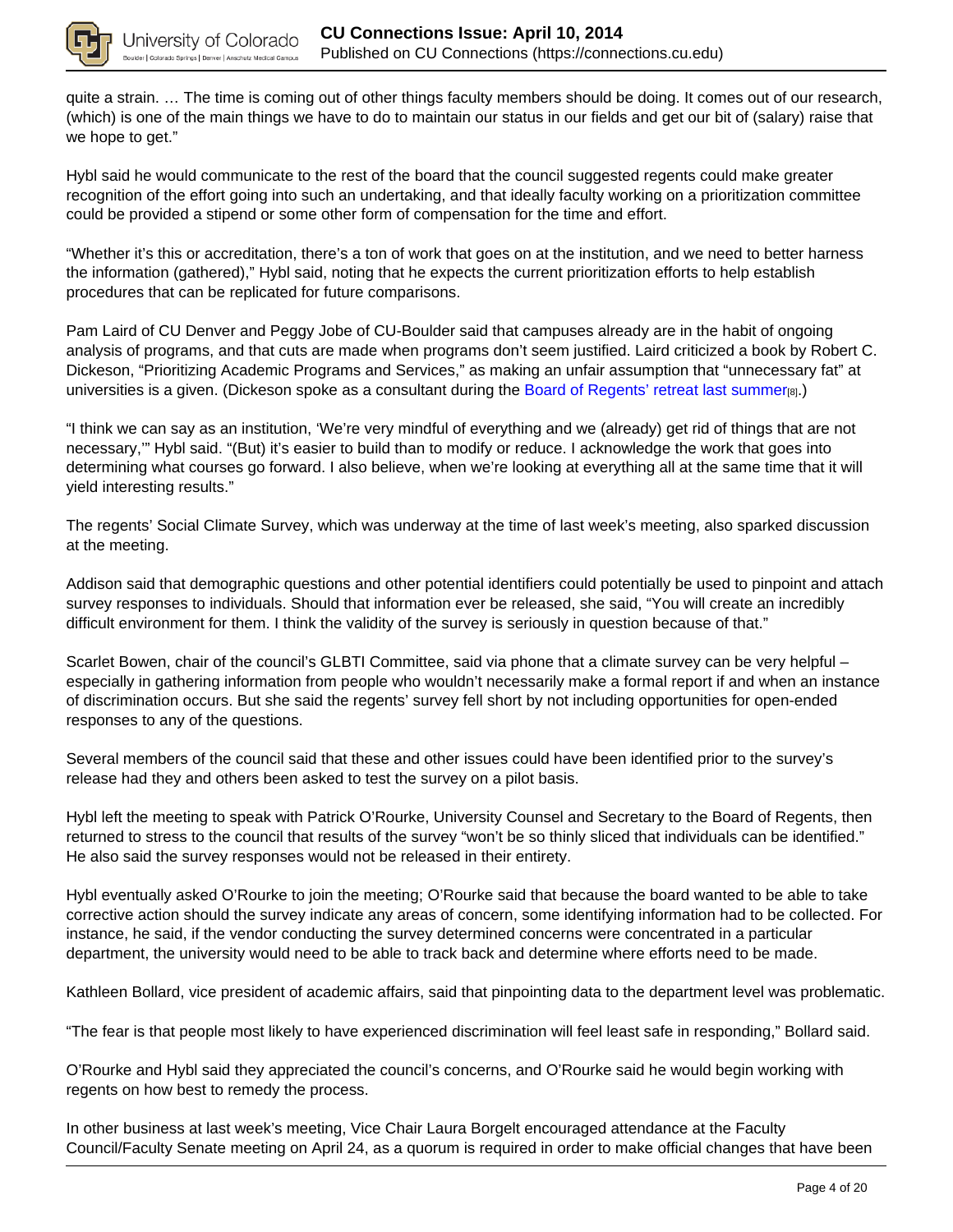

proposed for the group's bylaws.

## **Social Climate Survey to return soon**[9]

The CU Board of Regents is expected to launch a revised and updated Social Climate Survey in the coming days after Faculty Council expressed concerns about the level of identifying information in the original version that was distributed to the University of Colorado community last week.

The university temporarily suspended the survey on Friday following a discussion at a previously scheduled Faculty Council meeting[10], during which faculty leaders expressed some concern about the survey methodology. The most significant was that the amount of detailed demographic information contained in the survey would potentially identify particular respondents. Because of this perception, the faculty leaders were concerned that some members of the university community might not take the survey, even if the results were not reported at a high level of specificity.

"The Board of Regents hired an outside vendor to conduct the survey to ensure that the data was appropriately maintained and not used for inappropriate purposes. Nonetheless, when the faculty presented their concerns through shared governance channels, the board respected those concerns and took immediate action to address them," said Board of Regents Chair Michael Carrigan. "For this survey to succeed, we want every student, faculty member and employee to feel comfortable taking the survey, knowing that their opinions matter and will bring about positive changes."

Carrigan disputed a report in Wednesday's (Boulder) Daily Camera<sub>[11]</sub> that claimed there was an "uproar" at CU over the survey. Carrigan said that, other than Faculty Council concerns that were respectfully raised and quickly addressed, the board has had very little feedback from students, faculty or staff. He also said while there will always be those who take issue with such a broad-based survey, he is optimistic for a good result from the next iteration, a view he said Faculty Council shares.

"Faculty governance has committed to us that they share the desire that the Social Climate Survey succeed," Carrigan said.

Faculty Council Chair Melinda Piket-May said the council appreciates the responsiveness of regents and administrators. She met to suggest improvements with Carrigan, Regent Vice Chair Sue Sharkey, Secretary to the Board Patrick O'Rourke and Vice President for Academic Affairs Kathleen Bollard.

"Faculty Council identified key areas of concern and suggested modifications," Piket-May said. "We let them know what we were hearing and they quickly responded."

O'Rourke said he is working with the vendor, McLaughlin and Associates, on modifications and he expects the survey to relaunch within a week. More than 5,000 surveys were completed in the three days it was open last week, and O'Rourke said he is in discussions with McLaughlin about what to do with the completed surveys. In the meantime, the source data has been locked down.

The Social Climate Survey originated with a regent resolution in June<sub>[12]</sub>, which passed unanimously, that aims to determine how well the CU community is meeting the university's guiding principle and core value of promoting diversity in all its forms. While surveys have been conducted previously on campuses, this is the first that attempts to measure progress on a systemwide basis.

# **Guest opinion: Visiting Scholar of Conservative Thought and Policy must**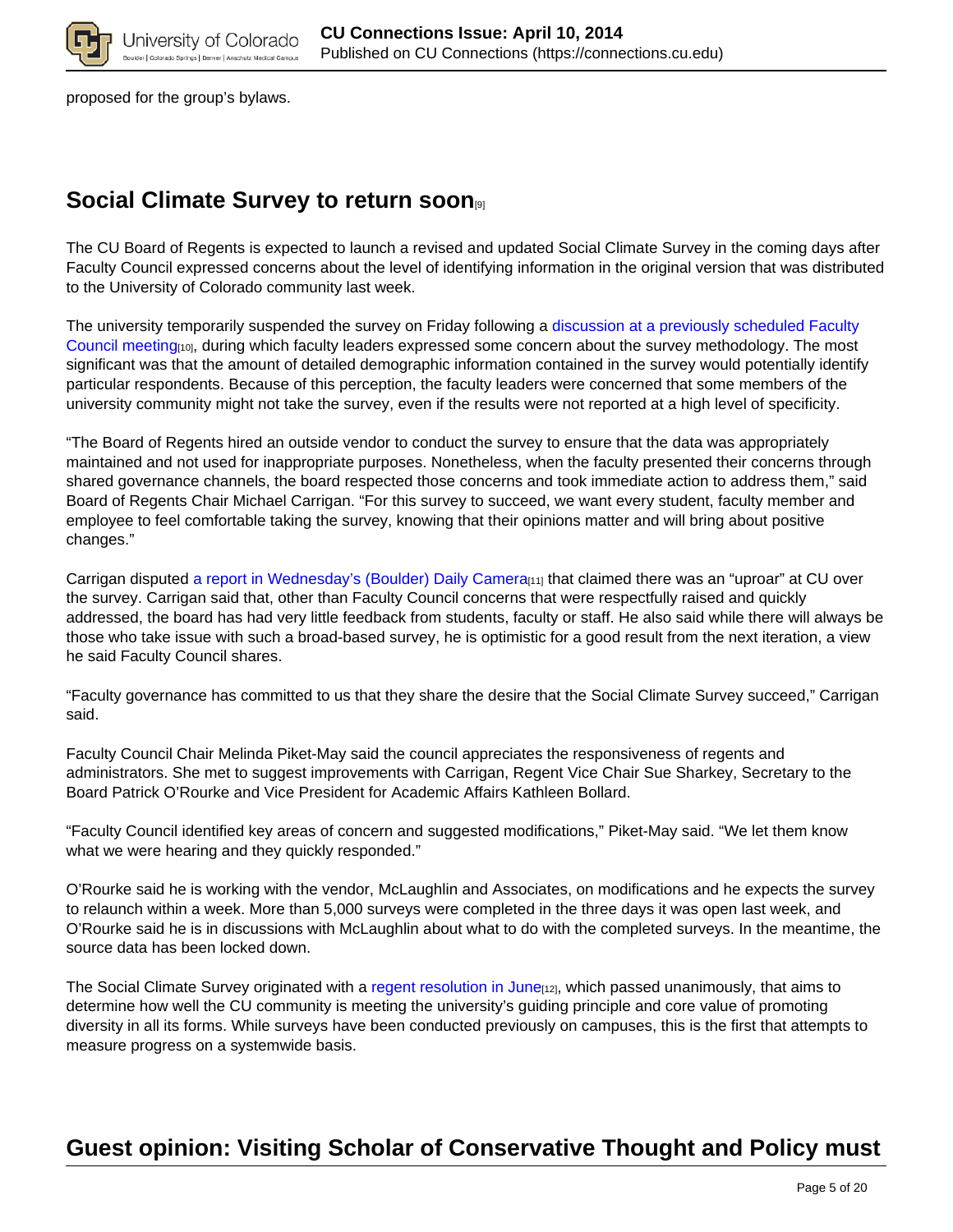

## **strengthen dialogue, not debase it**

Steven Hayward, Visiting Scholar of Conservative Thought and Policy

When the University of Colorado Boulder announced its three-year pilot to establish a Visiting Scholar in Conservative Thought and Policy Program, the stated goal was to "strengthen and diversify the level of dialogue on a variety of topics related to Conservative Thought and Policy" (cufund.org "Conservative Thought and Policy Pilot Project")[15]. Our administration made clear that not only would the person in this position teach classes and mentor students but also participate in public activities as a member of the CU community — a community committed to creating and maintaining an inclusive learning environment for all

(http://www.colorado.edu/news/features/regents-vote-expand-anti-discrimination-policy[16]).

Thus, it was with dismay that many of us opened our newspapers on (April 3) to read about Visiting Scholar Steven Hayward's public comments<sub>[17]</sub> mocking women who have experienced sexual harassment, transgender people, and the LGBTQ community as a whole.

Dr. Hayward's apparent lack of understanding about people who identify as a different gender than what they were assigned at birth; his ridicule of people who are lesbian, gay, bisexual, transgender, or queer; and his dismissal of the experiences of women who face sexual harassment, are unfortunately still too common at the University. As CU-Boulder's 2010 climate study revealed, students regularly experience prejudice in classrooms, in academic departments, in residence halls, and a number of other spaces. Responding to open-ended questions on the 2010 survey, a student wrote, "my department has quite a few transgender/ genderqueer students and most of the faculty are NOT sensitive to the issues these folks face, or think it's some kind of joke." Students, faculty and staff are daily confronted with prejudicial and uninformed remarks about various aspects of their identities having to do with their race or ethnicity, their sexual orientation, their gender, their ability status, just to name a few. Faculty who do research on these topics can also encounter similar forms of ridicule and trivialization by professors who are disrespectful of such studies that focus on historically marginalized and underrepresented communities.

Dr. Hayward's decision to devalue efforts to confront sexual harassment and instead call upon women to physically attack their harassers, as well as his complete dismissal of the real discrimination and violence experienced by LGBTQ people, has no place in an inclusive learning community. Holding the position of Visiting Scholar in Conservative Thought and Policy requires the person bestowed this privilege to enhance and diversify our level of dialogue and spirit of scholarly inquiry, not weaken it. Engaging in meaningful dialogue in response to these events embodies the spirit of Visiting Scholar in Conservative Thought and Policy Program.

Because these comments are contrary to the university's newly expanded anti-discrimination policy, the Faculty Council denounces Dr. Hayward's statements. We commend our students for speaking out so that we can continue to foster an inclusive learning community. We hope our Visiting Scholars of Conservative Thought and Policy are truly committed to strengthening dialogue, not debasing it.

### **CU System Faculty Council**

Please send comments to facultycouncil@cu.edu[18]

## **Science communication efforts inspire largest gift yet for CU Sustainability Complex**

Legendary CU physics professor Albert Bartlett, who worked at Los Alamos National Laboratory for the Manhattan Project in 1944 before his 38-year tenure on CU's faculty.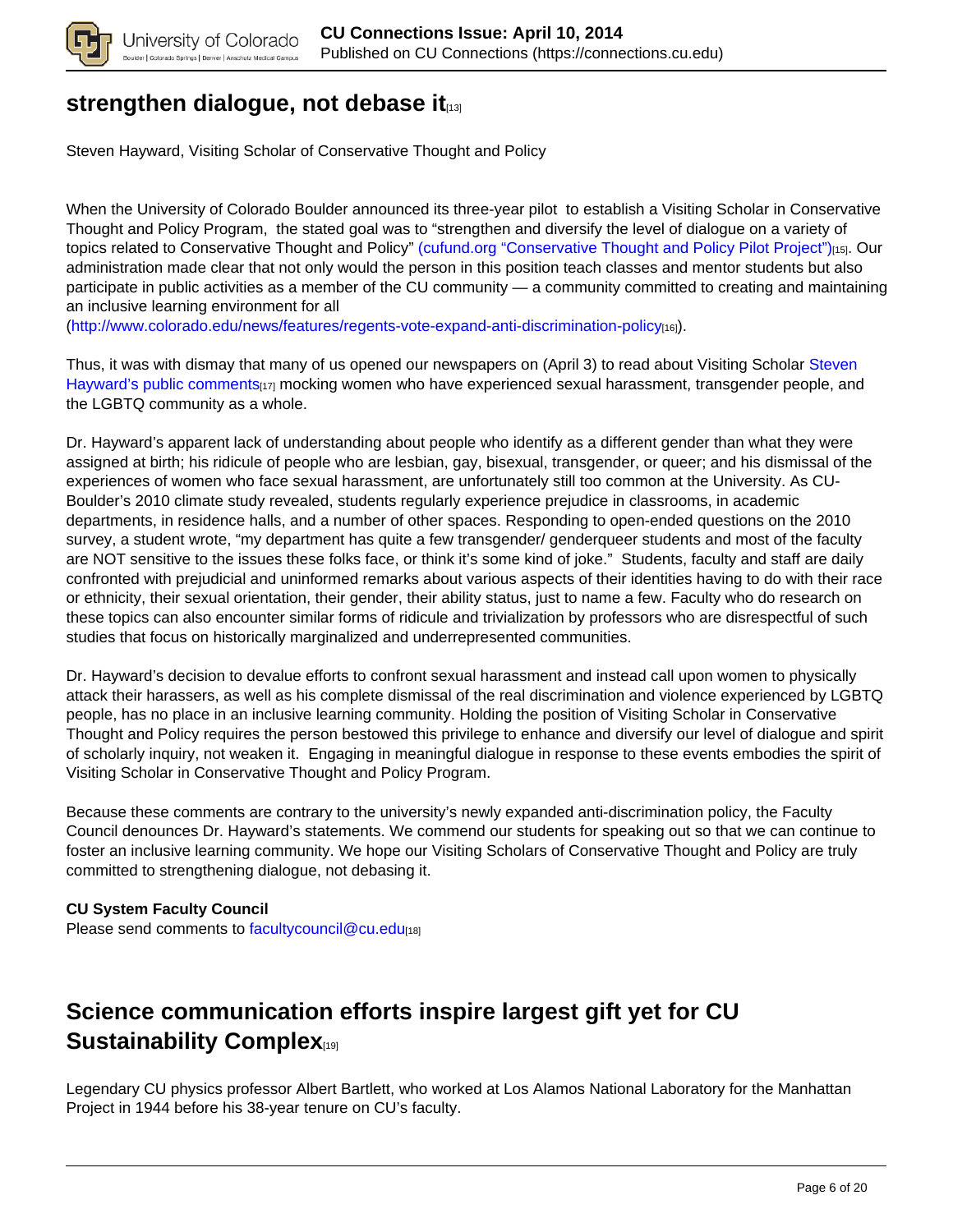

Brian Daniell

Inspired by melting glaciers and CU scientists' efforts to educate the public about mechanisms that drive environmental change, emeritus Department of Communication faculty member Brian Daniell and his wife, Vicki Bynum, have stepped forward to pledge \$500,000 toward CU-Boulder's Sustainability, Energy, and Environment Complex (SEEC).

The commitment will establish the Albert A. Bartlett Science Communication Center on the second floor of SEEC. The center will be a place for information exchange among students and scholars from CU and beyond, as well as federal researchers and community members, with the overarching themes of sustainability and collaboration.

When completed in 2015, SEEC will consist of 430,000 square feet of research labs, classrooms, and other academic spaces on East Campus—serving as a catalyst and national hub for learning, research and innovation. SEEC's partners include CU programs and federal labs such as the Institute of Arctic and Alpine Research (INSTAAR), the Renewable & Sustainable Energy Institute (RASEI), the National Renewable Energy Laboratory (NREL), and CU's Environmental Studies Program, among others.

Vicki Bynum chose the name to honor legendary CU physics professor Albert Bartlett, who worked at Los Alamos National Laboratory for the Manhattan Project in 1944 before his 38-year tenure on CU's faculty. He warned about the consequences of human overpopulation and the resulting depletion of resources and environmental degradation, giving his famed "Arithmetic, Population and Energy" lecture over 1,700 times before he passed away last September.

"The clarity and power of this lecture, and the energy with which he gave it over a period of decades, made him a quintessential science communicator and the archetype for the kind of people that we hope the new center will develop and support," Daniell says.

Bartlett played an instrumental role in the establishment of Boulder's open space policies. As a CU donor, Bartlett inspired a scholarship for CU physics students with aspirations to teach in high schools. His efforts to reach as many citizens as possible about sustainability issues will live on at SEEC.

As a Communication instructor, Daniell integrated sustainability issues into his lectures as he became increasingly concerned about climate change. In 2008 he created the Communication Project for Civic and Social Engagement (CASE), providing internship opportunities that enable CU-Boulder Communication students to serve environmental sustainability interests in their communities.

"That year I began to look for opportunities for students in my discipline to participate in and contribute to wider efforts to disseminate the threat of climate change to the general public," Daniell says. "My original motivation in this effort was to explore partnerships with the scientific community.

"Vicki and I have done two trips to Antarctica, the first to South Georgia Island and the Antarctic Peninsula in 2008. In 2011, we spent a month on a Russian ice breaker in the Ross Sea. Last year we visited Finnmark in the Norwegian Arctic. Every time we go outside, whether on a hike in the foothills west of Boulder or to British Columbia, the Arctic or the Antarctic, we become more attuned to the fragility and the preciousness of our planet, its wildlife and wild places," Daniell says.

Daniell's teaching experience and travels to the Arctic sparked conversations with INSTAAR Director, Jim White, the primary academic liaison for SEEC. Daniell envisions the complex of SEEC buildings, for which the effort to raise private support is intensifying, as a new way to learn—influenced as much by outside forces as by university leaders.

"Donations made toward SEEC today," Daniell says, "will be instrumental in creating a key facet of the university of the future."

"Building a resilient future for us all is a major challenge for the coming decades," White says. "It is our responsibility, as Colorado's flagship university, to help search for solutions, train the problem-solvers of the future, and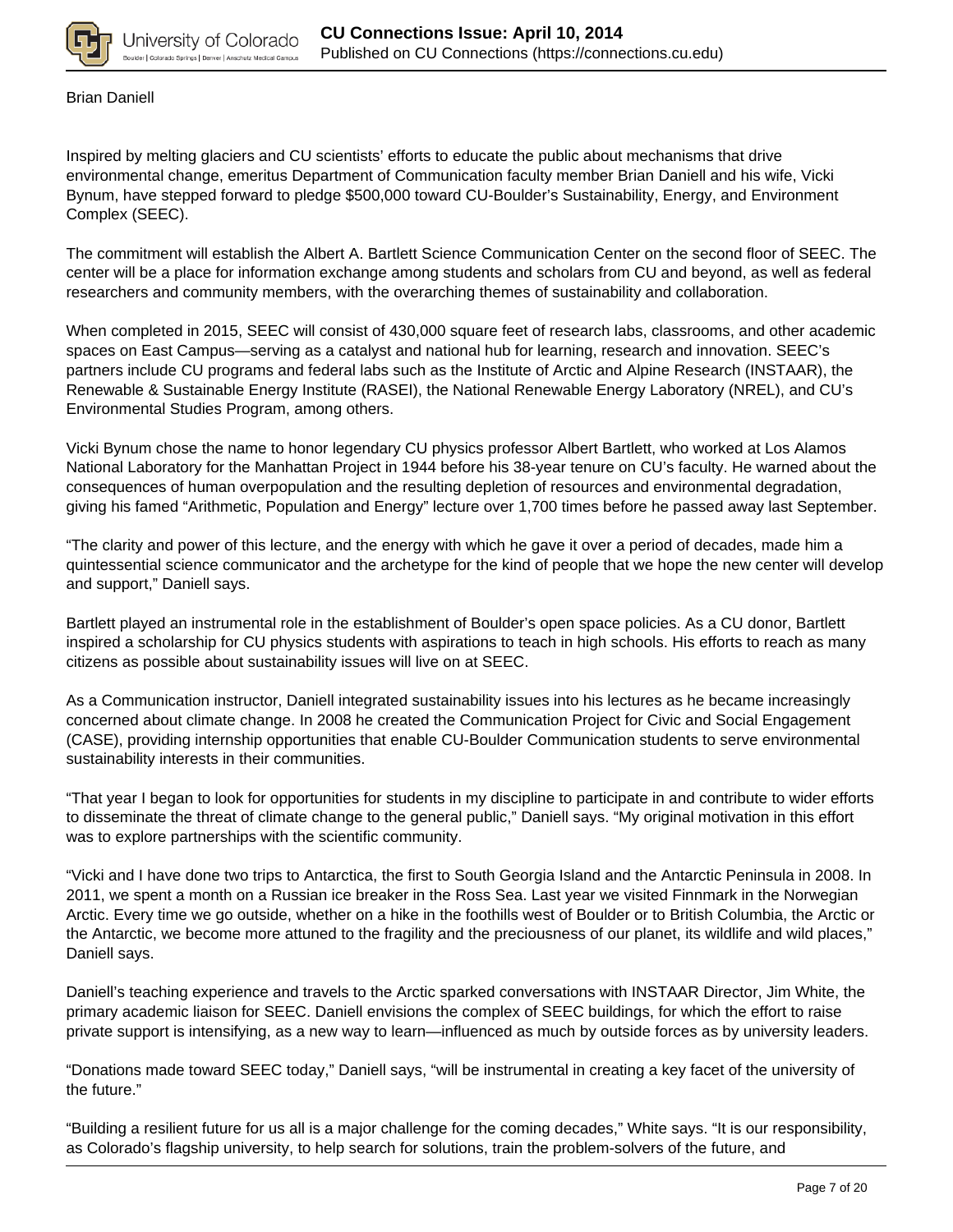

communicate what we know to the people of our state. That communication piece is so vital to forming a working partnership with Coloradans, and Vicki and Brian's generous gift in Al Bartlett's name is key to ensuring that the communication continues and improves."

## **A century later, Ludlow Massacre's impact remains vivid**[22]

[23]

"Re-collecting Ludlow,"[24] a panel discussion to commemorate the launch of the Colorado Coal Digital Collection, is set for 4:30 p.m. to 6 p.m. Tuesday, April 15, in Room M549 of the Norlin Library at CU-Boulder. The event coincides with the centennial of the Ludlow Massacre and offers participants an opportunity to explore this watershed in labor history from several disciplinary perspectives.

Panel speakers are Thomas Andrews, 2009 Bancroft Prize-winning author of "Killing for Coal"; Ron McMahan, Western mining history documentarian; and Dean J. Saitta, co-director of the Colorado Coal Field War Archaeological Project. The program is free and open to the public.

The event will incorporate sources from the soon-to-be-launched Colorado Coal Digital Collection (www.cu.edu/digitallibrary[25]), a free online resource consisting of about 100 videos, transcripts, and more than 4,000 images that chronicle the history of coal mining in the Western U.S., from immigration and daily life in the coal camps to labor conditions and strikes.

McMahan and Eric Margolis amassed the source material for this collection in the late 1970s, when they were conducting field research as a part of their graduate studies. From 1974 to 1979, they collected photographs and conducted video and audio interviews of retired coal miners, many of whom had witnessed major labor history events such as the Ludlow and Columbine Mine massacres. McMahan and Margolis received major funding from the National Endowment for the Humanities to turn excerpts of these interviews into a three-part documentary that was later aired nationally on PBS.

In 2013, the CU-Boulder Libraries undertook a project to digitize these materials, thanks to a generous grant by Ron and Jane McMahan.

The panel discussion and digital collection launch were timed to coincide with the 100th anniversary of the Ludlow Massacre. Described as "a pivotal event in American history" on the monument that marks the site 12 miles northwest of Trinidad, the Ludlow Massacre was the culmination of a widespread strike against Colorado coal mines. It resulted in the violent deaths of 19-26 people, including women and children, when the Colorado National Guard and Colorado Fuel and Iron Company camp guards attacked a tent colony of 1,200 striking coal miners and their families in Ludlow.

Battles continued for 10 days from Trinidad to Walsenburg, resulting in a final death toll estimated from 69 to 199. These events fueled one of the reports issued in 1916 by the United States Commission on Industrial Relations calling for "industrial democracy."

**Thomas Andrews,** associate professor at CU-Boulder, is author of "Killing for Coal," awarded the 2009 Bancroft Prize by Columbia University, one of the most coveted honors in the field of history. His work also has been featured in The New York Times and The Denver Post.

Ron McMahan received his Ph.D. in 1978 from the CU-Boulder Institute of Behavioral Science. He directed the documentary "Out of the Depths, Redux: Coal Mining and Coal Wars in Their Own Voices."

Dean Saitta is professor and chair of the anthropology department at the University of Denver. Between 1997 and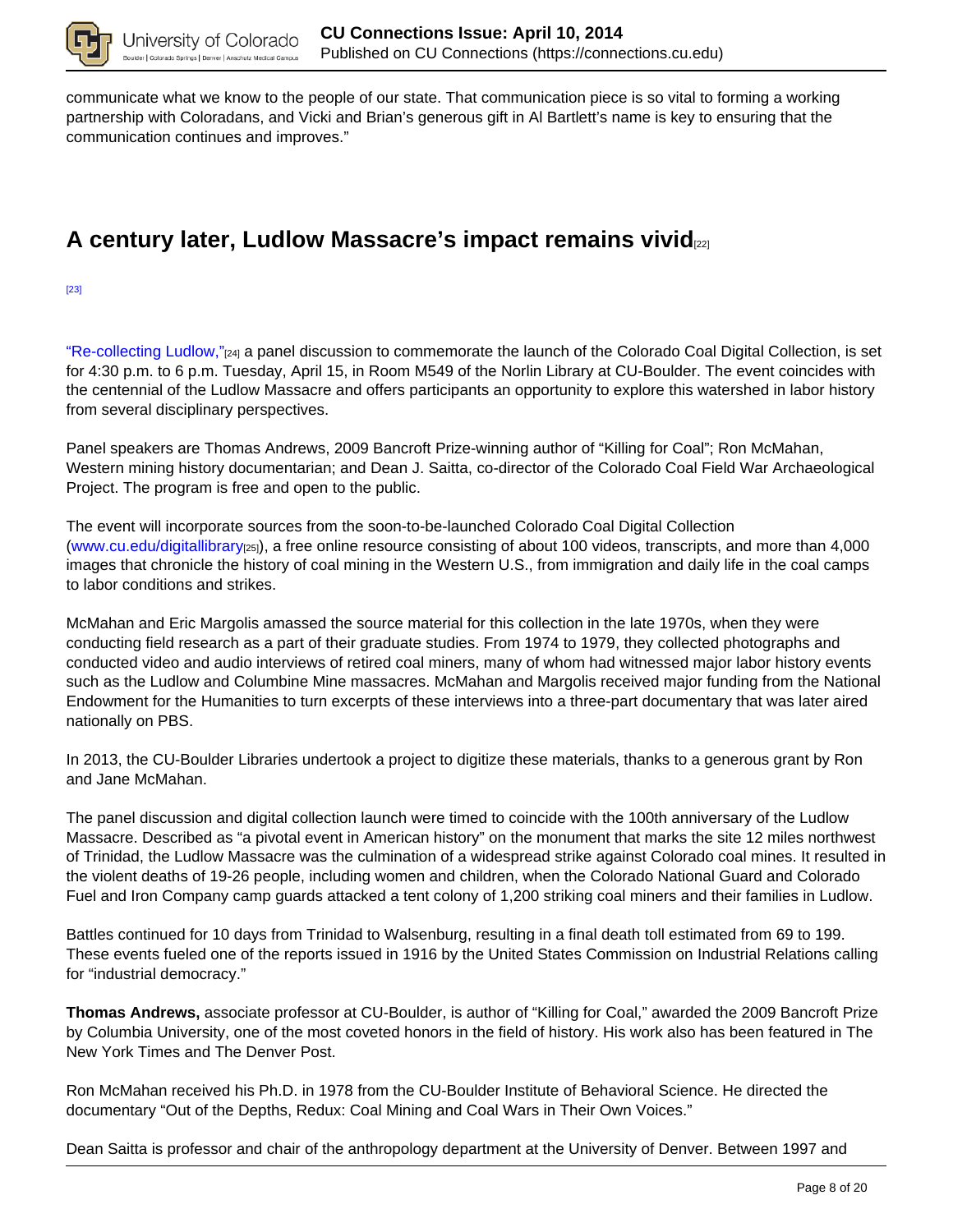

2004, he co-directed the Colorado Coal Field War Archaeological Project, a Colorado State Historic Fund-supported project dedicated to better understanding events related to the 1913-14 Colorado Coal Field strike including the Ludlow Massacre. This research culminated in 2009 with the designation of the Ludlow Tent Colony as a National Historical Landmark.

## **1000 MORE scholarship initiative envisions moving lives in dreamfulfilling direction with more financial support**[26]

CU Denver students who benefit from scholarships include, from left, Gerardo Ceballos, Ana Chauca-Diaz, Ronson Fox, Lubna Mazin, Maryam Rawesh and Mayra Gonzales. At far right is University of Colorado Denver | Anschutz Medical Campus Chancellor Don Elliman, who has made increasing scholarship support the top priority for the Denver Campus.

Maryam Rawesh said she wouldn't be a student at CU Denver, pursuing her dream of becoming a neurosurgeon, if not for a scholarship.

Lubna Mazin credits a "random scholarship that came in the mail" for setting her down a path at CU Denver where she's flourished in academics and leadership.

Ana Chauca-Diaz is on the cusp of becoming the first member of her family to earn a college degree, thanks to a scholarship from the Denver Scholarship Foundation (DSF).

Imagine how many more lives would pivot in a dream-fulfilling direction if financial support for CU Denver students grew exponentially. Envision how thousands more success stories would ripple through our community, our state and our nation.

That's the kind of big-picture thinking behind CU Denver's 1000 MORE scholarship initiative<sub>[28]</sub>. Chancellor Don Elliman has identified scholarship support as the No. 1 fundraising priority for the campus. The university hopes to provide financial support for 1,000 more students every year—tripling the current level of private support for scholarships—by the year 2020.

Higher education access an 'enormous issue'

"I believe that access to higher education is an enormous issue for the state of Colorado, for our community, and I think we need to be working hard to provide more access than we're able to provide right now," Elliman said. "And, frankly, scholarships are the key."

Colorado has one of the largest education gaps in the nation between its minority and majority populations, the chancellor said. "For first-generation students, English-as-a-second-language students and students who just can't afford college but have the aptitude," he said, "it's really important that we find ways to get them here and help them succeed."

As state support for higher education has been shrinking, the need for financial support grows. More than 60 percent of CU Denver undergraduate students demonstrate a need for assistance.

A DSF scholarship meant that Mayra Gonzales, a senior majoring in sociology, could devote out-of-class time to her studies and goals. "I was able to divide my time between school and internships, so I gained experience in my field," she said.

Several scholarships made college affordable for CU Denver student Gerardo Ceballos, a senior double-major in international studies and ethnic studies. "I was able to not incur so much debt," he said. "It definitely means that I'm going to pursue grad school, and that will open more possibilities."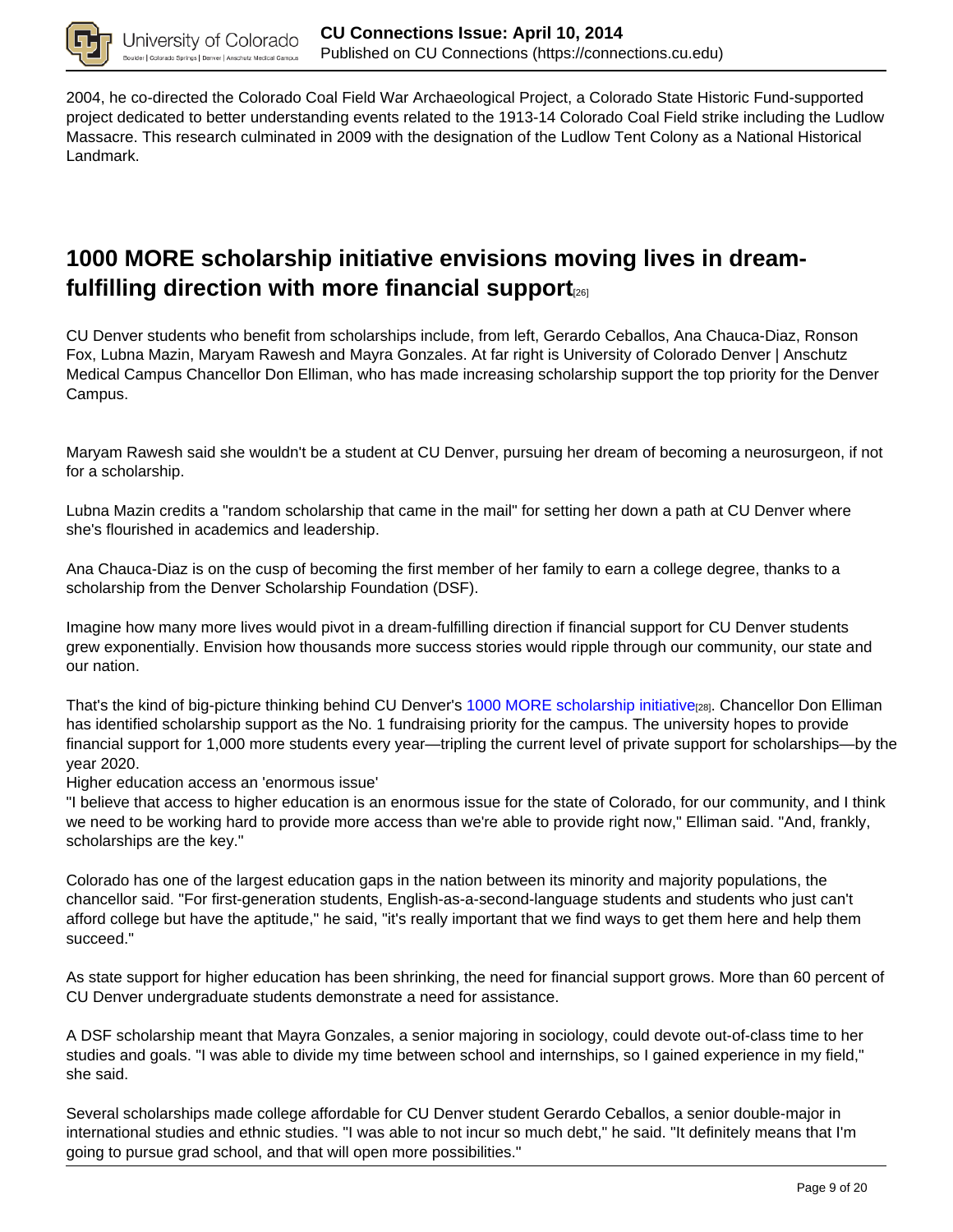

The goal behind 1000 MORE is to create possibilities for students who have academic ability, a strong work ethic and dreams—but limited financial means.

Both need-based and merit-based scholarships will be developed during the initiative—with an emphasis on needbased support for Colorado students—as well as support for international students, study abroad opportunities, transfer students and graduate students.

Out of a record 1,157 freshmen who enrolled at CU Denver last fall, a third of them are first-generation college students and a third are low-income, said Raul Cardenas, Ph.D., associate vice chancellor for Student Affairs.

Unfortunately, he noted, Colorado spends less than half today on higher education than it did 13 years ago. "It would be so tremendous if we can give students that additional resource and additional opportunity for success," Cardenas said.

To support its largest-ever scholarship initiative the university will work to significantly ramp up private donations. Endowment gifts will be key to ensuring the program's long-term viability.

Current students who have enjoyed financial support see nothing but benefits from the 1000 MORE initiative. More scholarships mean even more diversity

"It definitely gives more students who are first-generation (college students) and first-generation immigrants, like myself, the opportunity to obtain an education," Ceballos said. "I think right now a lot of students don't know that there are these resources out there for them. An increase in scholarships will attract more students and add even more diversity to the campus."

### [29]

Several scholarships, including the Denver Bound Scholarship, made coming to CU Denver to pursue a civil engineering degree an easy choice for Ronson Fox (**at left**). Fox made the most of his time here, becoming SGA president and leading the drive to create a unique CU Denver identity, including the Milo the Lynx mascot<sub>[30]</sub>.

"I've seen a huge transformation from five years ago, when I started here, to what the campus is now," Fox said. "With the new buildings and everything going on, it's like a complete 180. We're heading in the right direction."

Thanks to his CU Denver education, so is Fox. With graduation still seven weeks away, he has already lined up a civil engineering job back home in Hawaii. Fox, who won a scholarship that's for out-of-state students, said CU Denver is wise to increase scholarships to Colorado residents. If they can't find support to attend a university close to home, he said, they'll look out of state.

Elliman agrees. "Our main goal for scholarships ought to be need-based, and some merit-based, for Colorado kids," he said.

'Without a scholarship I wouldn't be at CU Denver'

Rawesh, a freshman from Westminster, said her full-ride Daniels Fund scholarship opened the door to higher education. "My mom passed away a couple years ago, so it's just my dad supporting three kids," she said. "Without the scholarship I wouldn't be at CU Denver."

She said scholarships help students emotionally as well.

"They give students the confidence that somebody actually wants to invest in them and believes that they can do it," said Rawesh, who is studying biology and psychology. "That's what the Daniels Fund did for me. They were willing to believe in me and invest in me, so it means a lot."

### [31]

Mazin (**at right**), who is vice president of SGA and founding member of the CU Denver cheer and dance club, said she didn't even apply for the Urban Scholarship that arrived in the mailbox when she was a high school senior. "That really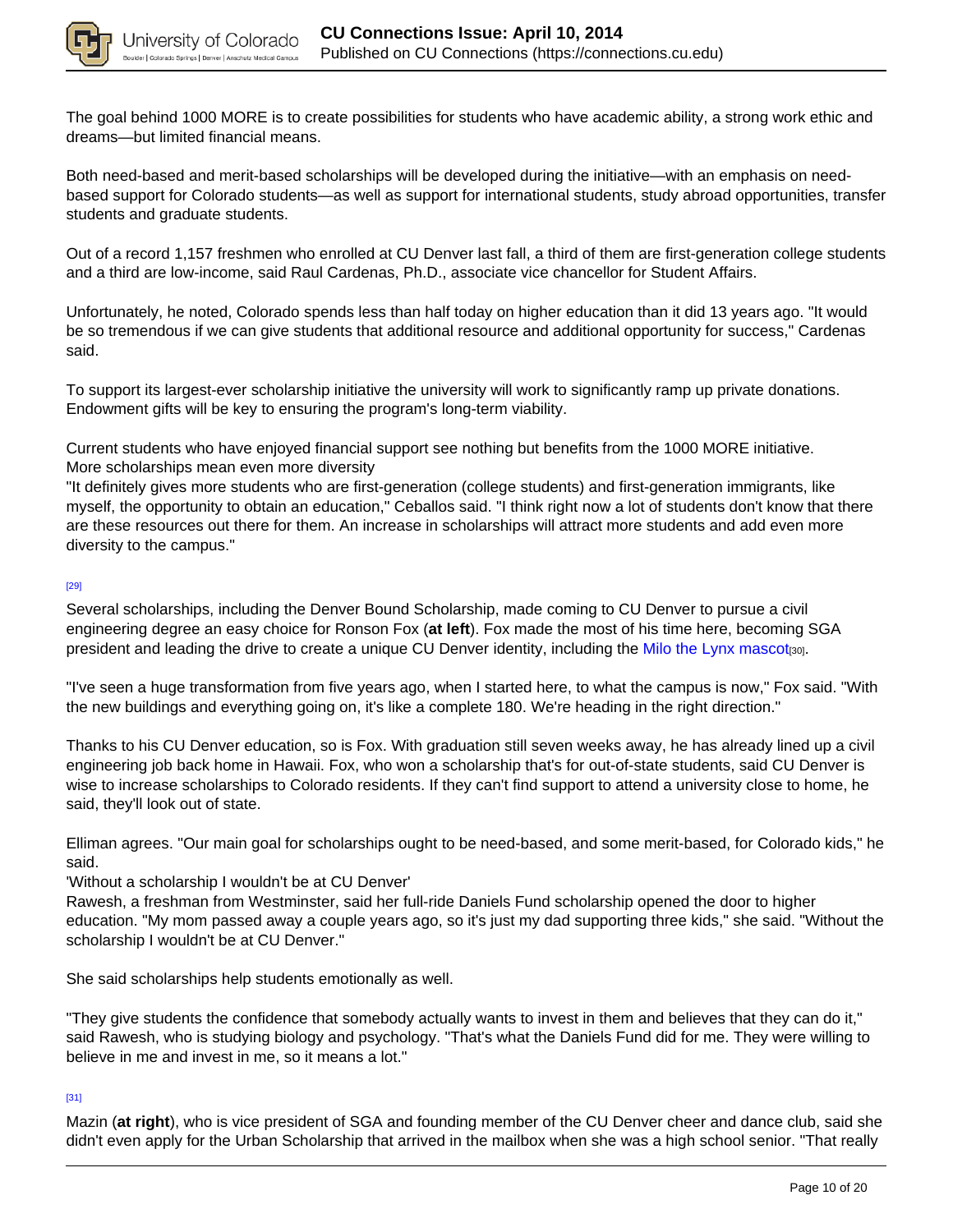

triggered something for me because it's like, 'Wow, they think I'm that special that I deserve a scholarship to their school,'" Mazin said. "I felt wanted."

CU Denver is making a strong statement that bright and ambitious students—whatever their financial circumstance—are wanted here. Elliman acknowledges that the 1000 MORE initiative is ambitious, but he likes its prospects.

"I think the need is recognized, and it's one of those kinds of campaigns where any amount donated is helpful," he said. "It would be great if we found somebody who wanted to put in millions of dollars in one shot, but in essence what we're trying to do is build our endowment up through alumni donations. It's about paying it forward."

To support the 1000 More campaign, click here.[32]

## **Donor-funded peer educator program makes the grade**[33]

[34]

A year ago Erica Rozbruch (?14) noticed that her friends majoring in business were struggling to cope with stress. She decided to leverage her skills as a peer educator for Counseling and Psychological Services (CAPS) at the University of Colorado Boulder to start a campaign called "How to Be a Happy B-School Student." She talked with Leeds School of Business students about reducing anxiety, sleeping better and achieving success.

"A business student told me he never felt comfortable walking through the doors of CAPS," Rozbruch says. "We find people who are not involved in CAPS, go into their community and give them resources."

Rozbruch is one of CAPS' four peer educators—student volunteers who commit to an academic-year internship to develop more advanced clinical and outreach skills. They are among 24 student volunteers who provide education about CAPS services for sororities and fraternities, multicultural groups, residence halls and student organizations. The volunteers also pass out care kits with snacks and school supplies to support students during finals at Norlin Library. CAPS Masters and doctoral therapists provide outreach to many campus groups to address academic concerns, diversity on campus, mental health issues and problems with drugs and alcohol.

Each peer educator has a different focus—for example, peer educator Mifa Kim (?14) developed "How to Help a Friend," an online campaign that gives tips on dealing with eating disorders, stress, drug concerns and adjusting to college life. Since she created it one year ago, 1,400 people have visited the website. All four peer educators facilitate a program called Bounce Back that works with students on academic probation to get back on track.

The Peer Educator program exists thanks to donor support. "The CAPS program is providing a much-needed service to the student body of CU, particularly at the freshman level. There are huge changes that go on with men and women when they arrive at a college campus. They get homesick. The fact there is this outreach, a group of people who care and can help young people through that transition—that's a great thing," says television industry executive Howard Schultz (?75), who with his wife, Tana, made gifts to sustain the Peer Educator program.

When Schultz attended CU-Boulder, he worked on a counseling phone hotline to help other students. He also remembers living through a crisis in his dorm room.

"When I was a sophomore, my roommate died of a drug overdose. I think about how long he has been gone and how his life was cut so short. If I can help prevent that from happening by supporting a group of individuals to watch for the signs and take care of students, then I think that is money well spent," Schultz says.

Reaching thousands of students is truly a combined effort for CAPS staff and volunteers. Program Coordinator Andrea Iglesias has grown the Peer Educator program and made it more diverse—which extends CAPS outreach throughout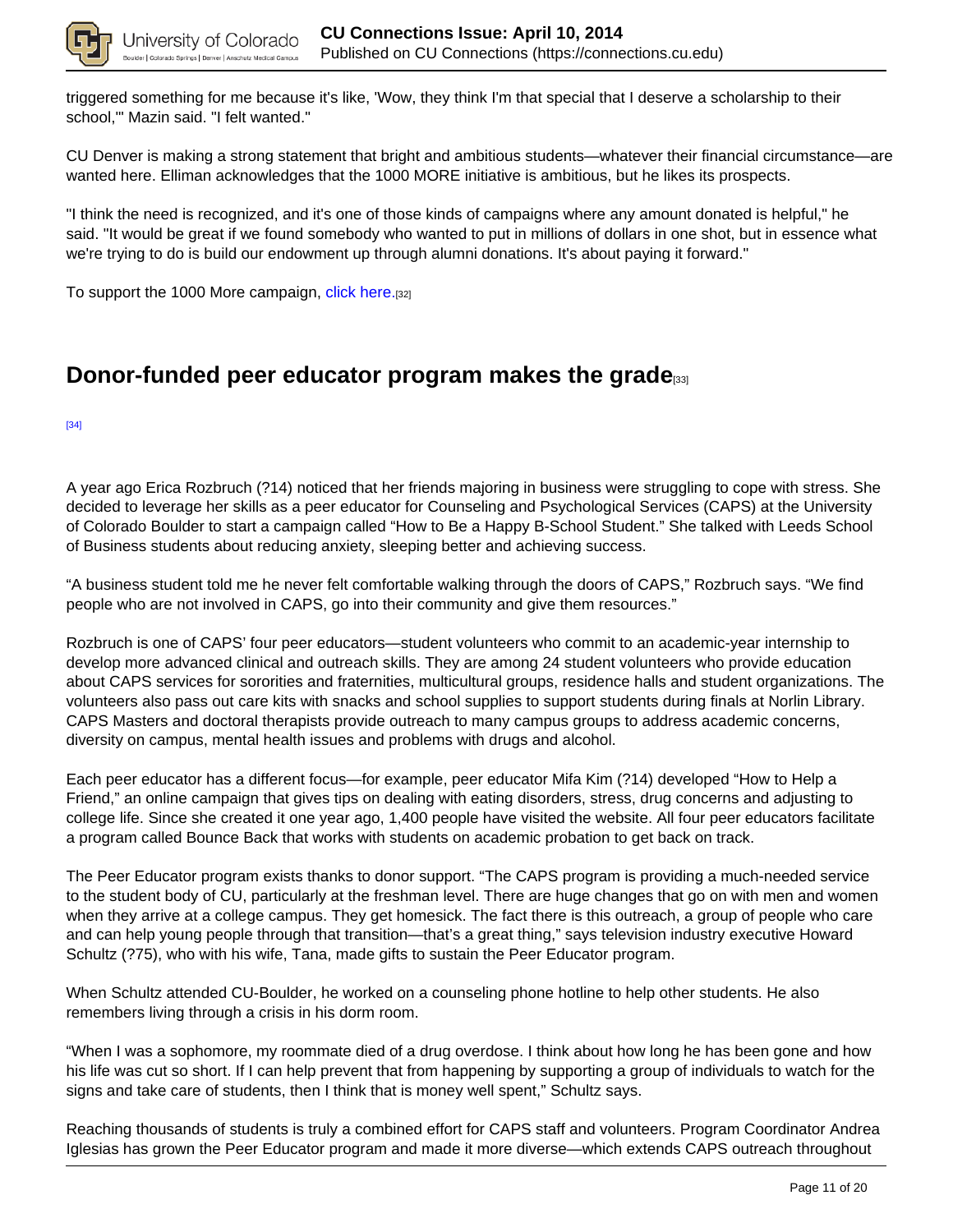

the campus.

"Peer educators can really speak to the needs of different communities and connect with them in a unique way," Iglesias says. "With students, it's more approachable and more accessible for them to reach other students."

Over the past five years, there has been a 37 percent increase in individual sessions and a 78 percent increase in group appointments. As more students request services, CAPS looks to donors to also expand the Peer Educator program.

After serving as a peer educator for three years and also as president of CU's Senior Class Council, Rozbruch will graduate this May to pursue a PhD in clinical psychology. Having struggled through a freshman biology class, she understands what students in the Bounce Back program are going through.

"I'm here because I've done better in school and I know these students can too," Rozbruch says. "If they keep trying they can become successful. Donors are helping to give these students a second chance."

## **Strong Communities for Children program launched**[35]

Mary Coussons-Read

The CU School of Medicine and UCCS announced April 4 the launch of a Strong Communities for Children program in Colorado Springs.

Meeting at the Lodge as part of the Kempe National Forum, UCCS Provost Mary Coussons-Read and Gary Melton, professor, Department of Pediatrics, Anschutz Medical Campus announced the new program. Melton is also associate director for community development at the Kempe Center for the Prevention and Treatment of Child Abuse and Neglect housed on the Anschutz campus.

The Strong Communities for Children approach is a neighborhood-based strategy proposed by the U.S. Advisory Board on Child Abuse and Neglect when it issued a landmark report 20 years ago that proclaimed a national emergency in the child-protection system.

Since that time, the approach recommended by the board was implemented in Greenville, S.C. The result was stronger community engagement with thousands of volunteers from hundreds of organizations, safer children, parents with better support, and a significant decrease in reports of child maltreatment.

"Strong Communities engages many people who may not think of themselves as people whose job it is to protect children or strengthen families," said Melton.

"Strong Communities is a preventive intervention that mobilizes entire communities to work together to ensure that every child and every parent know that if they have a reason to celebrate, worry, or grieve, someone will notice, and someone will care."

Katie Kaukinen

The project will be based at UCCS under the leadership of Coussons-Read and Katie Kaukinen, associate professor, School of Public Affairs. The project will focus on enhancing support for families with young children by strengthening neighbor-to-neighbor assistance. The goal is to ensure that every child and every parent know they have support available in settings they go every day, such as school, workplaces, child-care centers and places of worship.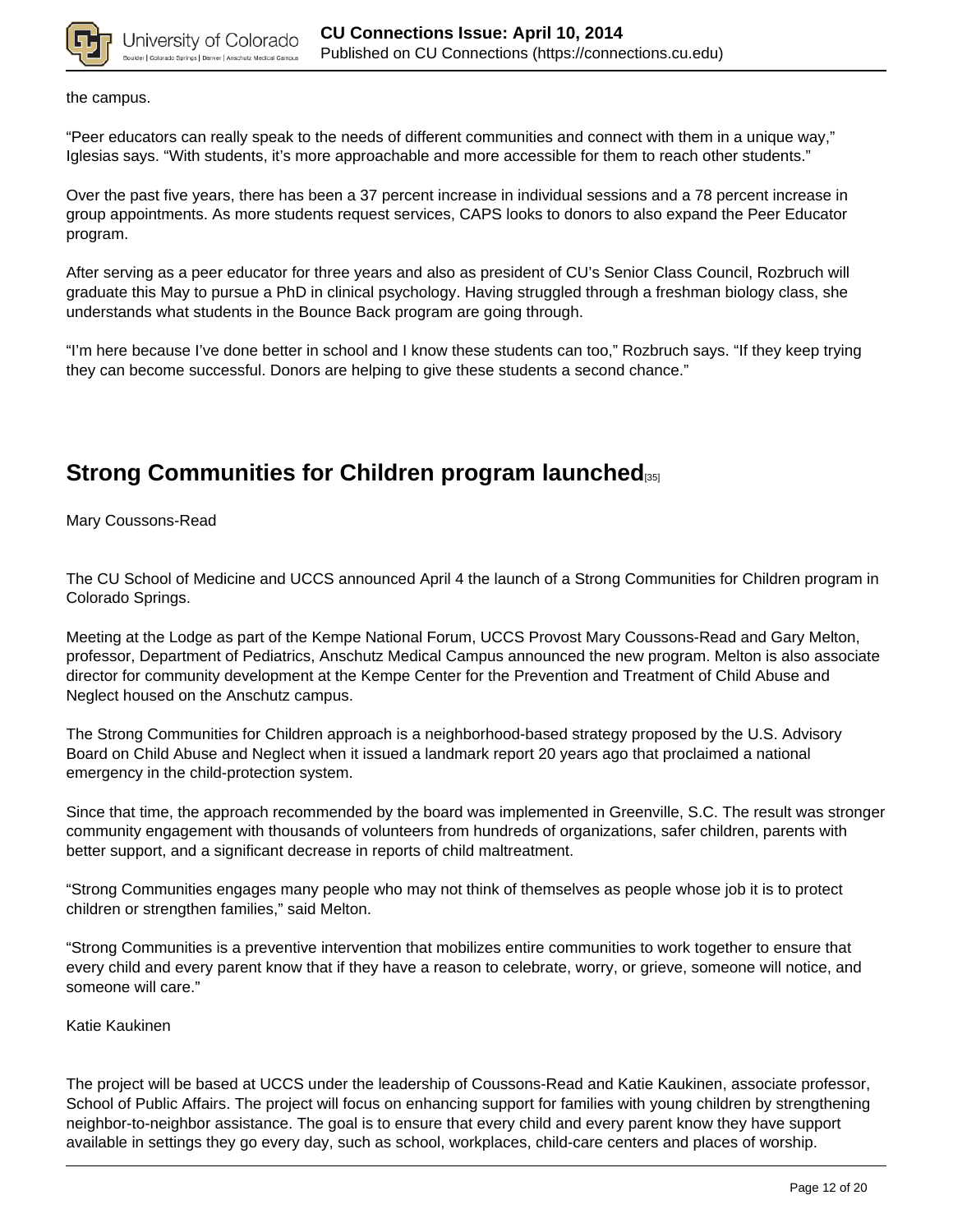

The U.S. Advisory Board's leaders re-convened this week in Aurora and Colorado Springs to commemorate the release of its report. The events were organized by the Kempe Center for Prevention and Treatment of Child Abuse and Neglect, which is housed on the Anschutz Medical Campus.

## **CU receives warm welcome from south Denver**[38]

[39]

Maureen Tarrant, CEO of Sky Ridge Medical Center, talks about the benefits of CU offering health care education programs at its new south Denver classroom location in The Wildlife Experience. Photo by Patrick Campbell.

The University of Colorado received a warm welcome from the south Denver community at a reception to announce the university's arrival in the fast-growing region.

This fall, CU opens classroom space at The Wildlife Experience<sub>[41]</sub>, which hosted more than 180 guests at the April 3 event. The Wildlife Experience sits at the center of the south metro area filled with robust and varied industries that are in need of an educated workforce.

CU President Bruce Benson explained that the expansion follows in the university's mission to serve the state. "This is a huge deal," he said. "This will allow us to meet the educational needs in this part of the city. It's a great area that's growing so fast."

Benson noted that CU's Anschutz Medical Campus and Denver Campus are starting the expansion at The Wildlife Experience with high-demand programs in business, computer science, education, nursing and public health. He said the university has heard from south Denver residents and businesses that want to advance their careers and grow, respectively. Benson expects that all of CU's campuses will eventually provide programs at The Wildlife Experience that also align with state's evolving demographics and student needs.

"We're going to be turning out some really high-quality programs, and I'm just delighted that we're here," Benson said. "Our priority is to create strong, mutually beneficial partnerships. We're going to improve the quality of life and we're going to advance this economy."

Benson and Don Elliman, chancellor of the University of Colorado Denver | Anschutz Medical Campus, both hailed the vision, community service and partnership of David and Gail Liniger, co-founders of The Wildlife Experience. They also thanked The Wildlife Experience's board and staff for being so accommodating as the university converts 11,000 square feet—on the second floor and in the basement—into classroom and lab space. 'An unbelievable opportunity'

Since its opening in 2002, Liniger said, The Wildlife Experience has seen more than 2 million visitors. He said he and his wife had no idea back then that the facility would evolve into an educational center teaching K-12 students about wildlife and conservation. The museum and its programs will continue as the partnership with CU, which The Wildlife Experience's leadership initiated, grows and evolves.

"It's an unbelievable opportunity to work with CU," Liniger said. "We certainly did not anticipate that we would also be a facility that could house training for college education, for nursing, business, entrepreneurial and other studies."

Elliman said he received nothing but positive responses from deans at CU Denver and CU Anschutz about the possibility of adding and extending programs in south Denver. Enrollment will begin April 15.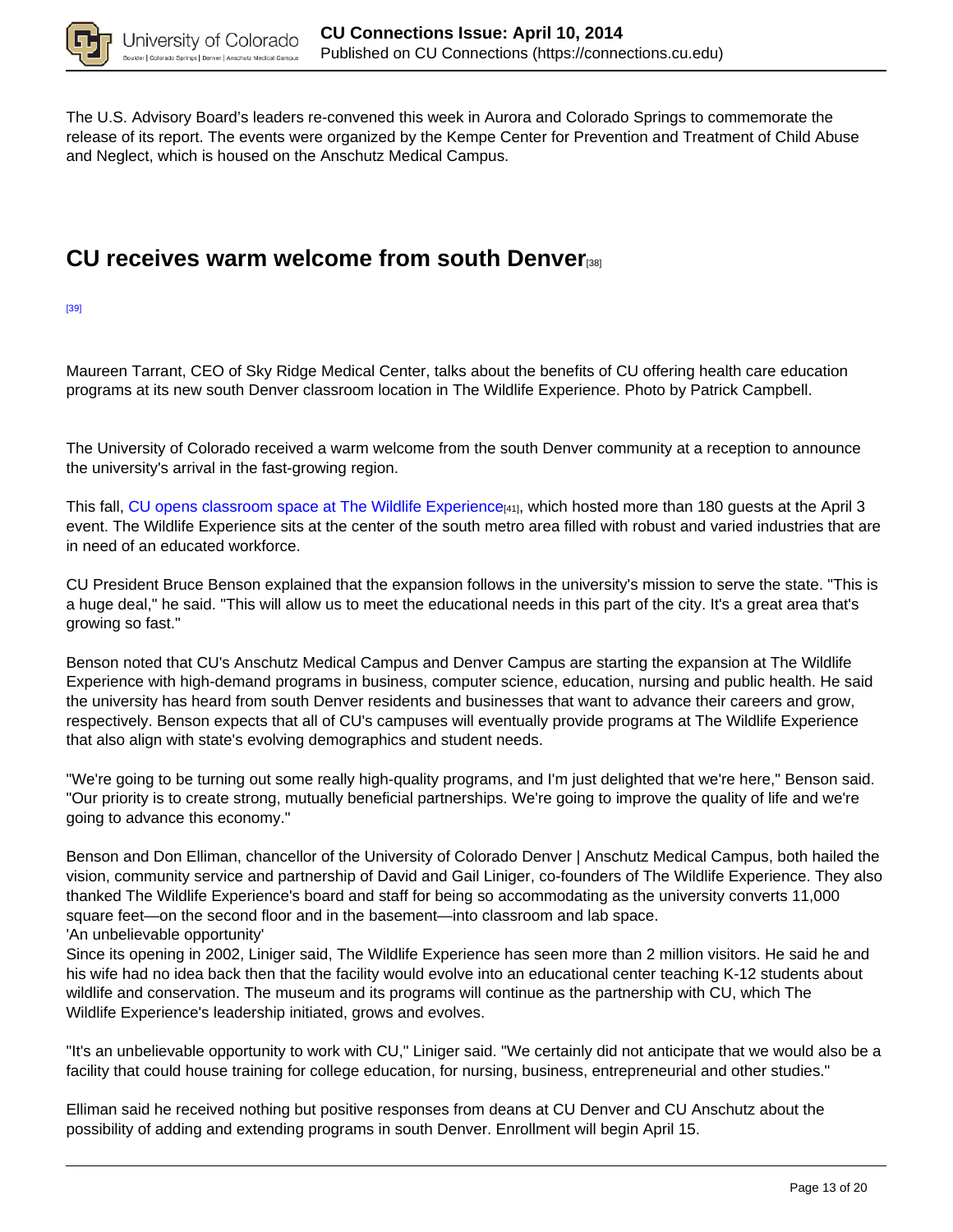

"Those schools and courses that we picked were not chosen at random," Elliman said. "We did an extensive market survey that made us realize that the opportunity for higher education in this community was immense and it was underserved and one that, as part of our mission, we were delighted to fulfill."

Maureen Tarrant, president and CEO of Sky Ridge Medical Center, gave a heartfelt thanks to CU for bringing health care education, particularly the high-demand nursing program, to a location that neighbors her fast-growing hospital. CU brings the best of the best

Tarrant said that when people go to a hospital it can be one of the most joyous times in life—such as the birth of a baby—or one of the most difficult times. "I just want you to think for a moment about the people you want at your bedside," she said. "And to have CU as my partner to bring the best of the best to the bedside to take care of every one of us—the ones we love and our constituents—it truly makes me proud."

Tarrant said Sky Ridge has hundreds of volunteers—both teenagers and professionals who are retraining in the wake of industries that have retrenched—and they are getting a sense of what health care is all about. "As CEO, to give them career paths, with the educators and leaders at CU, and to do it just a stone's throw away from my hospital, is truly as pleasure," Tarrant said.

Other attendees included Regents Sue Sharkey, vice chair, and Stephen Ludwig; Rep. Chris Holbert, District 44; and Tony Smith, new executive director [42]of CU's south Denver location.

Elliman concluded the festive evening by emphasizing how CU wants to continually serve the south Denver area. "That's why we exist. We're here for you, not the other way around," he said. "The university as a whole wants to serve this community, and we're thrilled to have the opportunity to do it in this facility."

## **Shay named dean of CU-Boulder College of Music**[43]

### **[44]**

**Robert Shay**, currently director of the School of Music at the University of Missouri in Columbia, has been appointed to the position of dean for the College of Music at the University of Colorado Boulder.

His appointment will begin Sept. 1.

"I have long considered the CU-Boulder College of Music one of the leading programs in the field and its faculty among the best in the country," Shay said. "I am thrilled and honored to have been selected as the college's next dean. At every stage of the search process, I was thoughtfully and warmly engaged by faculty, staff, students, administrators and supporters, and I look forward to joining such an amazing, committed team."

Before moving into his position at the University of Missouri, Shay held positions as the vice president for academic affairs and dean of the conservatory at the Longy School of Music in Cambridge, Mass. (2000-08), and visiting associate professor of music at Duke University (1999-2000). He held various positions at Lyon College in Batesville, Ark., from 1991 to 2000 including associate professor of music and chair of the Fine Arts Division.

He earned his bachelor's degree in vocal performance from Wheaton College in Illinois, a master's degree in choral conducting from the New England Conservatory of Music, and a master's degree and Ph.D. in musicology from the University of North Carolina at Chapel Hill.

More than 50 applications were received for the position, said John Stevenson, dean of the Graduate School and chair of the search committee.

James Austin, professor of music education, has been serving as interim dean of the CU-Boulder College of Music since Dan Sher returned to teaching last year. Sher had served as dean for 20 years.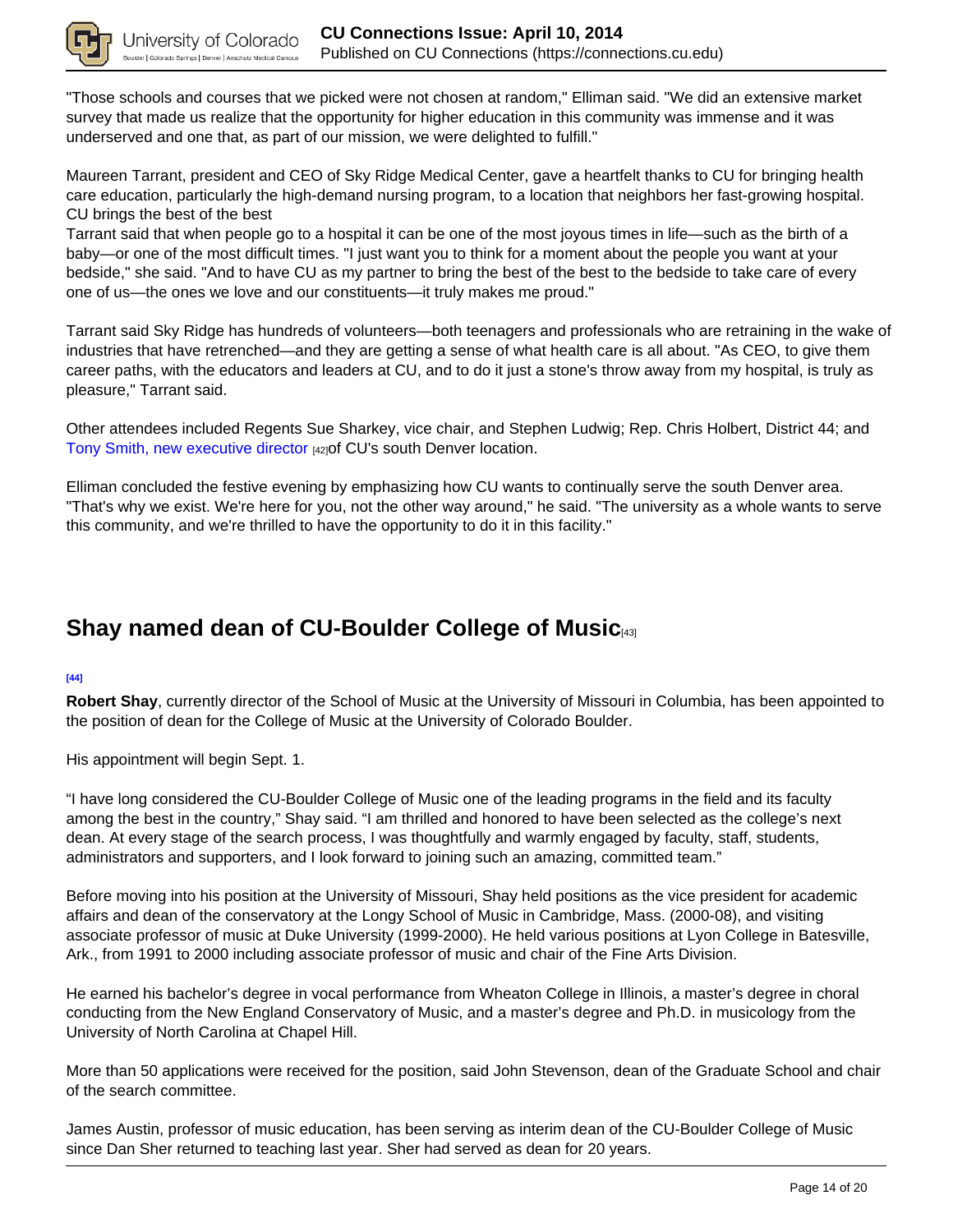

## **Thomas Jefferson Award winners honored at event**[45]

Winners of this year's Thomas Jefferson Award, from left: Peter Simons, Therese Jones, Alexandra Antonioli and Helen Achol Abyei. (Not pictured: Charles Ferguson)

A high-achieving group of academics, all with a great devotion to the humanities and community service, received Thomas Jefferson Awards at a dinner and reception in the Terrace Room, Lawrence Street Center, at the University of Colorado Denver on April 2.

This year's honorees include two faculty members, a staff member and two students, and four of the five represent the University of Colorado Denver | Anschutz Medical Campus. The award was established at the University of Virginia in 1951 by the Robert Earll McConnell Foundation to honor teaching faculty who exemplified the humanistic ideals associated with Jefferson. By 1962, six other institutions—including CU—had established a Jefferson Award.

The award recognizes CU faculty, staff and students—staff and student categories were added in subsequent years—who demonstrate excellence in the performance of regular academic responsibilities while contributing outstanding service to the broader community.

The winners, who each received a \$2,000 award, are:

**Therese Jones**, Ph.D., associate professor, Division of General Internal Medicine, Department of Medicine, CU School of Medicine at the Anschutz Medical Campus; interim director of the Center for Bioethics and Humanities; director of Arts and Humanities in Healthcare Program. Jones edits the Journal of Medical Humanities and co-leads the disability studies working group across CU. She earned her doctorate from CU-Boulder.

"As somebody who is a humanities scholar and educator, I bring the humanities and arts into health professions' education and into the clinical environment of the Anschutz Medical Campus," Jones said. "In many ways it's creating a community—a kind of cultural community—out there at CU Anschutz. It means a great deal to me."

**Charles Ferguson**, Ph.D., associate professor of biology at CU Denver. For years he has inspired students as a teacher, adviser, mentor and advocate. Ferguson is director of the BA-BS/MD Honors Program at CU Denver, and chairs the Health Careers Advisory Committee, which he helped develop. Past honors include Carnegie Foundation Professor of the Year for Colorado, and two College of Liberal Arts and Sciences awards for Excellence in Teaching. He also is a three-time CU alumnus. Ferguson was unable to attend the April 2 reception. **Peter Simons**, director of the Institute for Ethical and Civic Engagement (IECE) at CU-Boulder. He led the development of the institute, and has served as director since its establishment in 2005. The IECE is a hub of civic-minded, service-learning efforts across the campus that has fostered the creation of 13 civic engagement programs. Through them, Simons emphasizes that the university and the community are equal partners. He earned bachelor's and master's degrees from CU-Boulder. "What we do at CU-Boulder really matches what (Jefferson) talked about in terms of citizenship and informed and engaged citizens," Simons said. "That's something we place great value on."

**Alexandra Antonioli**, M.D./Ph.D. candidate in the Medical Scientist Training Program, CU School of Medicine at the CU Anschutz Medical Campus. A high school valedictorian in Montana, she went to Yale University, earned a bachelor's degree in Molecular Biophysics and Biochemistry and worked in a laboratory. Now in the fifth year of the University of Colorado's combined M.D./Ph.D. program, her thesis work focuses on the understanding of certain proteins and their role in autoimmune diseases such as rheumatoid arthritis and age-related macular degeneration. She is an accomplished classical pianist and devotes considerable time to charitable work.

Antonioli is in the fifth year of the eight-year M.D./Ph.D. program. She currently performs rheumatology research and would like to pursue research in autoimmune diseases as a career. She is donating her award prize to a pair of community groups. "Two of the groups I'm really passionate about are the Stout Street Clinic, which has helped me as a student, and the Aurora Fitzsimons Rotary Club, which just started a satellite club for students," Antonioli said. **Helen Achol Abyei**, recent graduate of CU Denver with a bachelor's degree in psychology and theater. Praised for her profound love of writing, the theater, and public speaking, she endured life in war-torn South Sudan while raising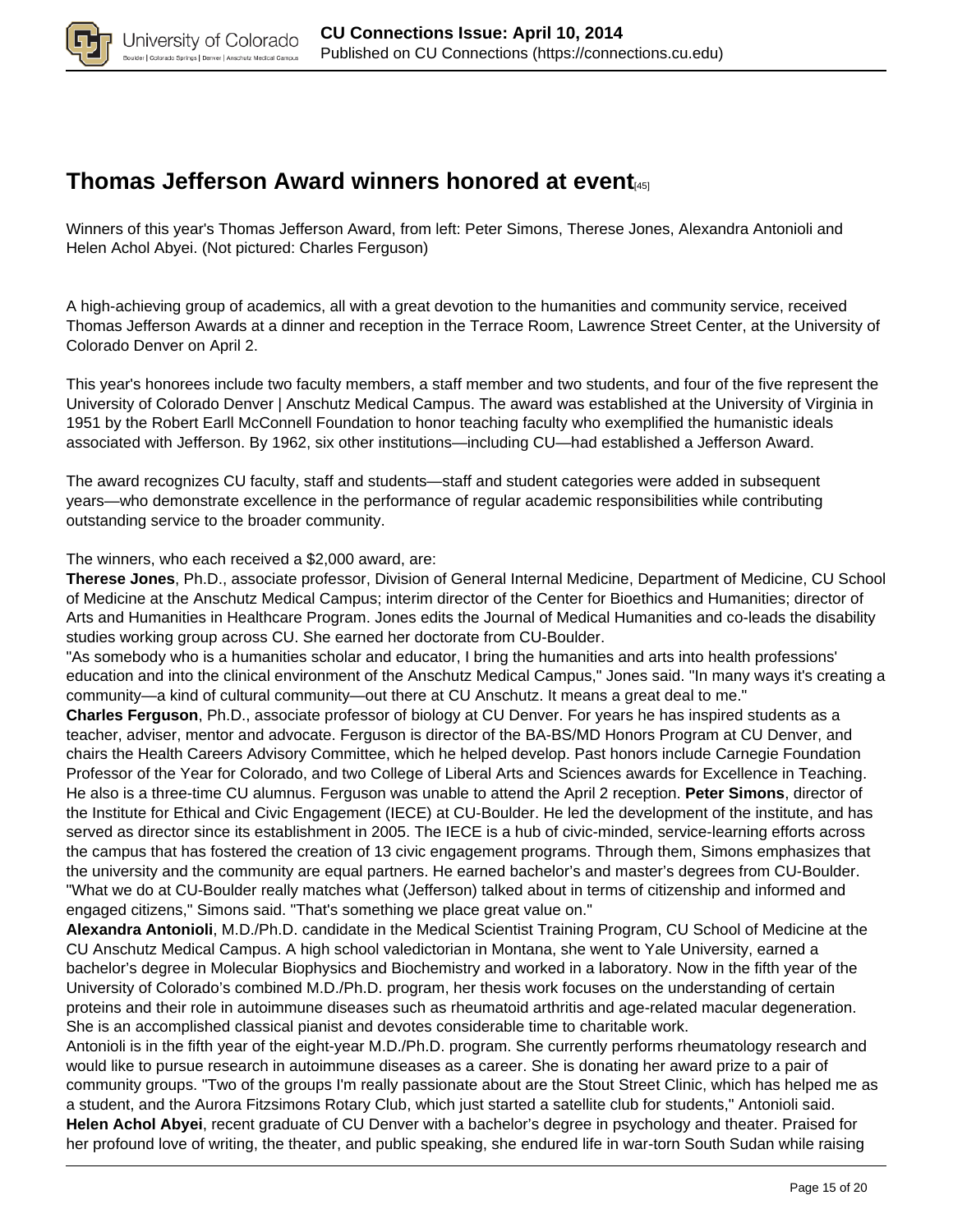

six children. After time in a refugee camp in Egypt, she settled in Denver, taught herself English and enrolled in college. As a young mother stressing education to her children, she worked in banking for nearly 30 years. Now she writes plays – some of which have been performed by CU Denver students – to shed light on atrocities taking place in her home country.

Abyei said her home country of South Sudan, which in recent years achieved independence, is still struggling as a divided and war-torn country. "People go through daily hardship," she said. "We need somebody to tell them how to survive, how to stand up for yourself and how to never feel that you are less than another. I love education, and I never felt good that I didn't have my education." She wants to return someday to South Sudan as a teacher. "I need to work with the kids there to address some of the things happening." Abyei said.

# **Smith to connect students, employers with CU programs in south Denver**<sup>[47]</sup>

### **[48]**

**Tony Smith** thrives on helping students to reach their full potential. He also loves chatting with employers about their workforce needs. So he jumped at the chance to lead the University of Colorado's forward-thinking expansion into the south Denver region that's teeming with ambitious students and professionals as well as growing industries in need of skilled employees. This new challenge, after all, is perfectly suited to Smith's well-rounded talents—and high energy level.

Smith recently became executive director of CU's new classroom space at The Wildlife Experience in Parker. Smith, who holds a master's degree in student affairs leadership and is finishing his Ph.D. in education, has been director of the CU Denver Experiential Learning Center since 2010.

Smith honed his leadership skills by directing ELC's innovative programs and connecting students, faculty, businesses and community organizations.

CU identified the need for program offerings after conducting a market study of south Denver and interviewing leaders from the area's major employers and professional organizations. Home to a variety of engineering, finance and health care-related companies, the region will greatly benefit from CU programs starting this fall in The Wildlife Experience's 11,000 square feet of classroom and administrative space. CU's Anschutz Medical Campus and Denver Campus are leading the way with program offerings.

Class schedules and admissions information for various programs offered by CU Denver and CU Anschutz—in business, computer science, education, nursing and public health—will be announced in the coming weeks. Additional courses will be offered in subsequent semesters.

A nationally certified life and career coach, Smith works with people across the spectrum—students and working professionals—to develop life, career and transition strategies.

### **Du, George receive patents**[49]

### [50]

The CU Technology Transfer Office recently announced that patents have been granted to university researchers.

**Yiping Du** of the CU Denver departments of psychiatry and audiology has been granted a patent for a novel MRI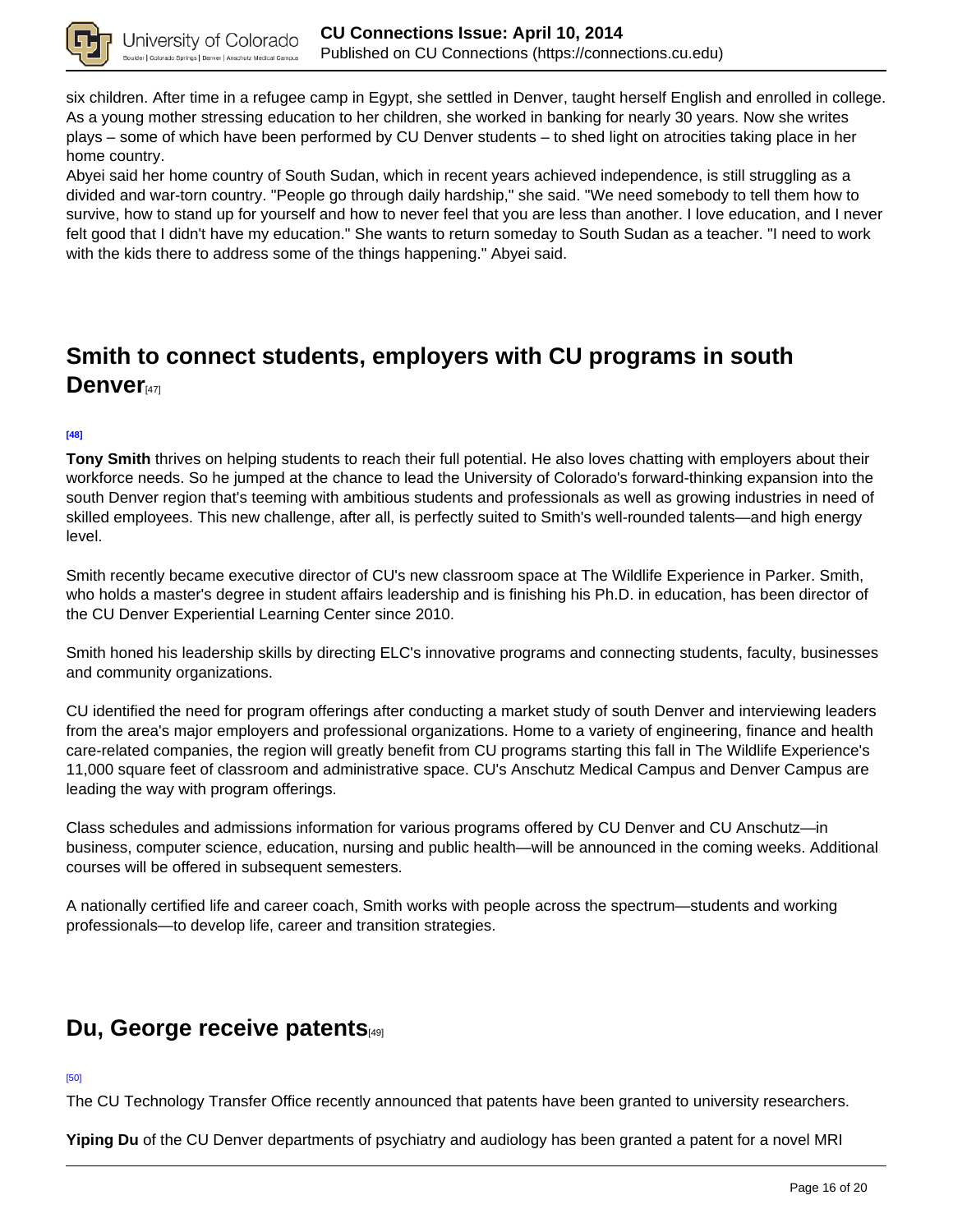

technique to collect images of both arterial and venous vasculature in a single scan. This technique allows for faster and more accurate MRI imaging, providing better clinical assessment of brain tumors and diseases, among other applications.

TTO began prosecuting this patent on behalf of the university in January 2008; the patent (U.S. 8,674,691, "Susceptibility weighted magnetic Resonance imaging of venous vasculature[51]") was issued March 18, 2014. Currently, TTO is exploring licensing options to bring this technology to the market, along with several other novel MRI techniques developed by Dr. Du.

A group of researchers led by **Steven George** (Department of Chemistry and Biochemistry and Department of Chemical and Biological Engineering at CU-Boulder) has been awarded a patent for a process to create ultrathin metal films using atomic layer deposition – the films created using this process are especially well-suited for use as catalysts in fuel cells.

The initial patent application was filed in September 2010, and the patent (U.S. 8,647,723, "Nucleation of ultrathin, continuous, conformal metal films using atomic layer deposition and application as fuel cell catalysts") was issued February 11, 2014. In addition to Dr. George, inventors on this patent include Layton Baker, a former CU research associate who is now at the Jet Propulsion Laboratory, and two industry collaborators.

## **Beall participates in conference, training workshop in Iraq**[52]

#### **[53]**

**Jeffrey Beall**, associate professor at CU Denver and Scholarly Initiatives librarian for the Auraria Campus, recently returned from Iraq. He traveled to the Middle East to help conduct a conference and workshop. The three-day event in Erbil was presented by the Institute of International Education (IIE, the company that manages the Fulbright Program) and sponsored by the U.S. State Department.

Held in early February, the conference revolved around academic research in higher education institutional success. The goal was to expand on themes and topics introduced in prior conferences and provide strategies for maximizing scholarly research within Iraqi universities, as well as to address how to successfully teach research skills to students.

Beall was one of three invited speakers brought in for the workshop. He was invited to speak about scholarly communication and his specialty, predatory publishers.

The attendees were all Iraqis. About half were university administrators (deans, department chairs, etc.), and about half were beneficiaries of the Iraq Scholar Rescue Project, a part of IIE's Scholar Rescue Fund.

"On the first day of the conference," Beall said, "I met Dr. Nasser G. Yousif, one of the participants in the Iraq Scholar Rescue Project. Coincidentally, he is working at the CU Anschutz Medical Campus. We struck up a friendship, and both of us were delighted to discover that we each had a colleague attending the workshop."

Beall currently is on sabbatical.

### **Dropping names ...**[54]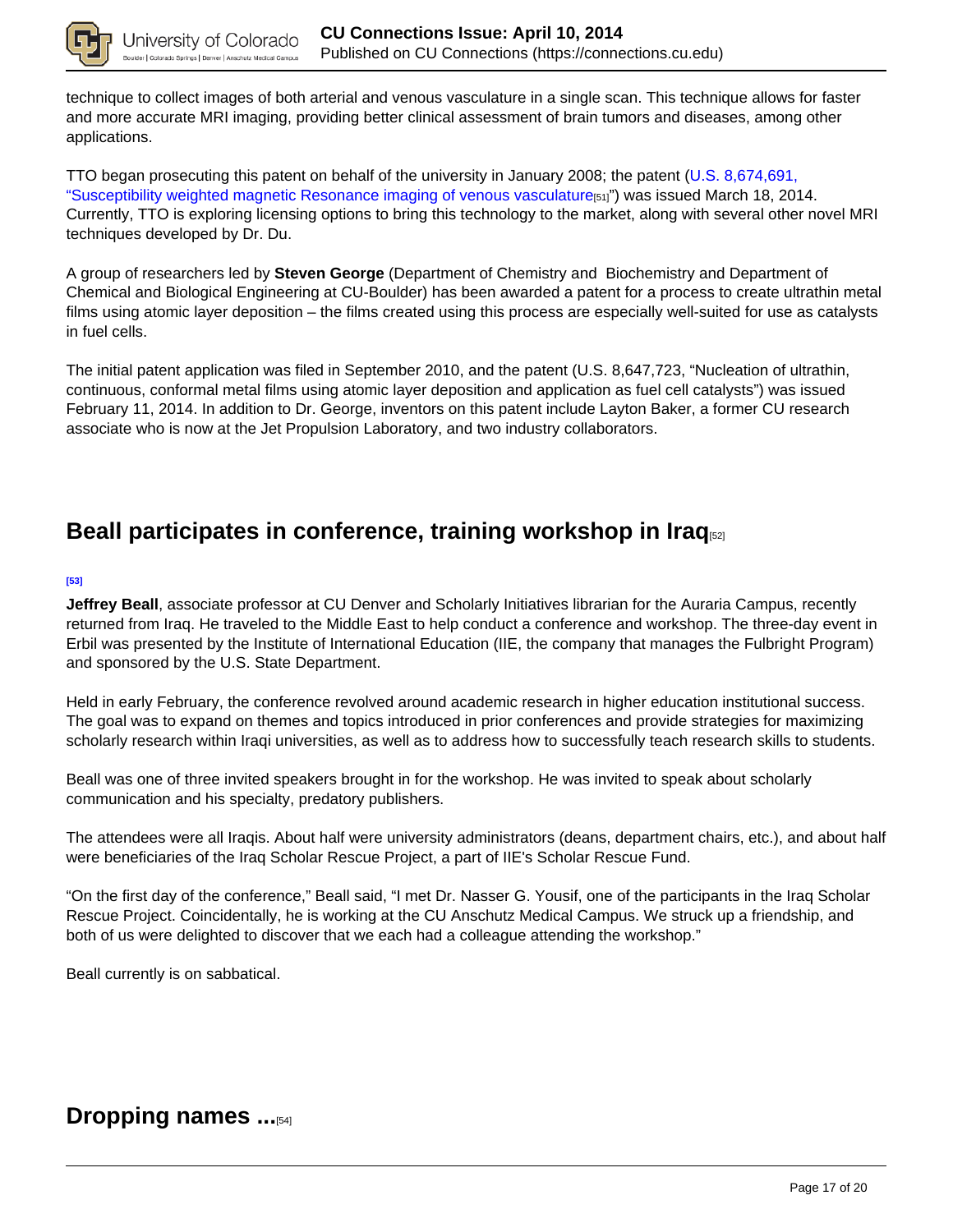

Reno

Mariner

Browning

**Sandra Reno**, associate director for international programs, Office of International Affairs at UCCS, recently completed the 2013 National Association of Foreign Student Advisers Academy for International Education. The yearlong program is designed to help participants gain a thorough understanding of international education through a series of structured training events, personalized learning goals, professional networking opportunities, and support. … **Matthew C. Mariner**, assistant professor at CU Denver and head of Special Collections and Digital Initiatives at the Auraria Library, has a new book out. "Managing Digital Audiovisual Resources: A Practical Guide for Librarians" is the latest in The Practical Guides for Librarians series from Rowman & Littlefield. Mariner's book opens with a look at managing digital audiovisual resources and following chapters offer advice on evaluating, planning and promotion of such materials. The book is available in paperback through Amazon. Colleague **Sommer Browning's** new book of poetry, "Backup Singers," has just been published by Birds, LLC. An assistant professor and head of Electronic Access and Discovery Services at the Auraria Library, Browning's first book "Either Way I'm Celebrating" came out in 2001. "The Whistler," a poem from Browning's new book, can be found at The Academy of American Poets website. According to the publisher, "Browning follows up her sold out debut, 'Either Way I'm Celebrating,' with an even rawer and starker, and again darkly humorous navigation of friendship, marriage, and motherhood. The result is a more overtly political assessment of the absurd deficit between what we're confronted with and what we're equipped with to deal with those confrontations: 'It's a girl, / and the wires she needs // open her hands / before they're fists.'" … Eight faculty or staff members joined UCCS in March. They are: **Suzanne Billot**, business and human resource services professional, Beth-El College of Nursing and Health Sciences; **Nicole Blakesley**, staff clinician, Counseling and Career Development; **Johnny De LaCruz**, laboratory coordinator, Department of Biology; **Dionisia DeLaCerda**, professional research assistant, Center for Science, Technology, Engineering, Math Education; **Karlene Hansen**, assistant director of counseling, Office of Financial Aid and Student Employment; **Mark Hayes**, director, Dining and Food Service; **Rachel Schlueter**, help desk professional, Information Technology Computing Services; and **Katherine Tirado**, conference service marketing and event assistant, University Center.

## **COLTT 2014: Click, submit**[58]

#### [59]

CU's in-house experts are encouraged to share their knowledge and experience with teaching, learning and technology at the popular COLTT (Colorado Learning and Teaching with Technology) conference. The new April 21 deadline for timely submissions is fast approaching.

Please consider sharing new, timely and exciting teaching with technology knowledge and experiences with colleagues at this 17th annual event.

For the most updated information about the COLTT Call for Proposals, please see the wiki at: www.coltt2014.pbworks.com[60]. For more general information, please go to www.cu.edu/coltt[59].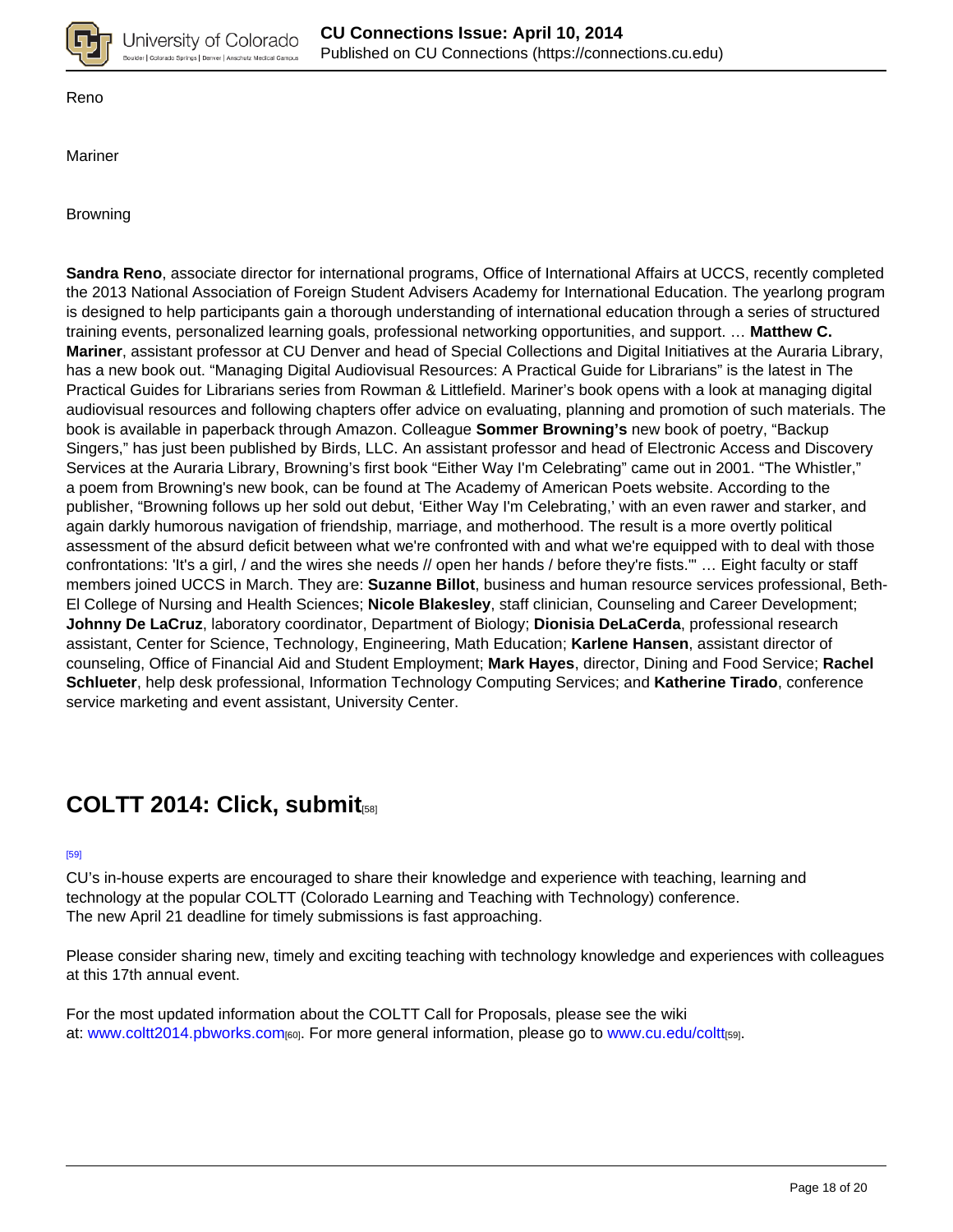

## **Gessen part of Russian Culture Week at CU-Boulder**[61]

### [62]

The University of Colorado Boulder welcomes acclaimed Russian-American author, journalist and LGBT activist Masha Gessen for a discussion of her newly published book, "Words Will Break Cement: The Passion of Pussy Riot," at 7 p.m. April 24in Eaton Humanities, Room 150.

Gessen is a bilingual Russian-American journalist. She is currently at work on a book about the Tsarnaev brothers – the two suspects in the Boston Marathon bombing. "Words Will Break Cement" and other books by Gessen will be available for purchase and signing after the event.

The event is free and open to the public but space is limited, so RSVPs are appreciated. Please email glbtqrc@colorado.edu[63].

Gessen also will present a brown bag lunch lecture, "Russia: The New Anti-Gay Capital of the World," from noon to 1:30 p.m. April 24 in the University Memorial Center, Aspen Room. As one of Russia's most outspoken LGBT activists, she will discuss how Russia launched its anti-gay campaign and how it is being used to mobilize Putin's constituency around the notion of "traditional values" as well as provide Russia with a national identity it has lacked for 25 years. This is free and open to the public.

Gessen's visit is part of the annual Russian Culture Week, April 21-25, presented by the Russian Studies Program. For more information, go to http://jewishstudies.colorado.edu<sup>[64]</sup>.

#### **Links**

- [1] https://connections.cu.edu/stories/five-questions-daisy-mcconnell
- [2] https://connections.cu.edu/news/five-questions-for-daisy-mcconnell/5q-mcconnell
- [3] http://www.uccs.edu/goca/ART/DESTINY-MANIFEST.html
- [4] https://connections.cu.edu/stories/faculty-council-discusses-program-prioritization-social-climate-survey-hybl
- [5] https://connections.cu.edu/file/fac-cnclprog-surveyhyblpng
- [6] https://connections.cu.edu/news/program-prioritization-is-underway-at-campuses
- [7] https://connections.cu.edu/news/social-climate-survey-to-return-soon
- [8] https://connections.cu.edu/news/consultant-funding-climate-demands-fresh-look-at-academic-priorities
- [9] https://connections.cu.edu/stories/social-climate-survey-return-soon
- [10] https://connections.cu.edu/news/faculty-council-discusses-program-prioritization-social-climate-survey-with-hybl
- [11] http://www.dailycamera.com/cu-news/ci\_25525645/cu-boulder-students-faculty-decry-regents-social-climate
- [12] https://connections.cu.edu/news/regents-call-for-survey-of-diversity-climate
- [13] https://connections.cu.edu/stories/guest-opinion-visiting-scholar-conservative-thought-and-policy-must-strengthen-dialogue-not
- [14] https://connections.cu.edu/university-of-colorado-media-highlights/steven\_hayward2

[15] https://www.cufund.org/wp-content/themes/cufoundation/images/brochures/UCB%20Cons%20Thought%20Brochure.pdf?PHPSESSIONID=899 07c665d33999412e983c564f67a2f

- [16] http://www.colorado.edu/news/features/regents-vote-expand-anti-discrimination-policy
- [17] http://www.dailycamera.com/cu-news/ci\_25480835/cu-boulder-student-leaders-speak-out-against-conservative
- [18] mailto:facultycouncil@cu.edu
- [19] https://connections.cu.edu/stories/science-communication-efforts-inspire-largest-gift-yet-cu-sustainability-complex
- [20] https://connections.cu.edu/file/bartletttoppng
- [21] https://connections.cu.edu/sites/default/files/wp-content/uploads/2014/04/bartlett.png
- [22] https://connections.cu.edu/stories/century-later-ludlow-massacre%E2%80%99s-impact-remains-vivid
- [23] https://connections.cu.edu/file/ludlowcollagepng
- [24] https://ucblibraries.colorado.edu/news/LudlowPanel.pdf
- [25] https://content.cu.edu/digitallibrary/
- [26] https://connections.cu.edu/stories/1000-more-scholarship-initiative-envisions-moving-lives-dream-fulfilling-direction-more
- [27] https://connections.cu.edu/across-cu/1000-more-scholarship-initiative-envisions-moving-lives-in-dream-fulfilling-direction-with-more-financialsupport/ucd\_scholarship\_top
- [28] http://www.ucdenver.edu/about/WhoWeAre/Chancellor/ViceChancellors/Provost/executiveteam/StudentAffairs/Pages/CU-Denver-Scholarship-Challenge.aspx
- [29] https://connections.cu.edu/across-cu/1000-more-scholarship-initiative-envisions-moving-lives-in-dream-fulfilling-direction-with-more-financial-